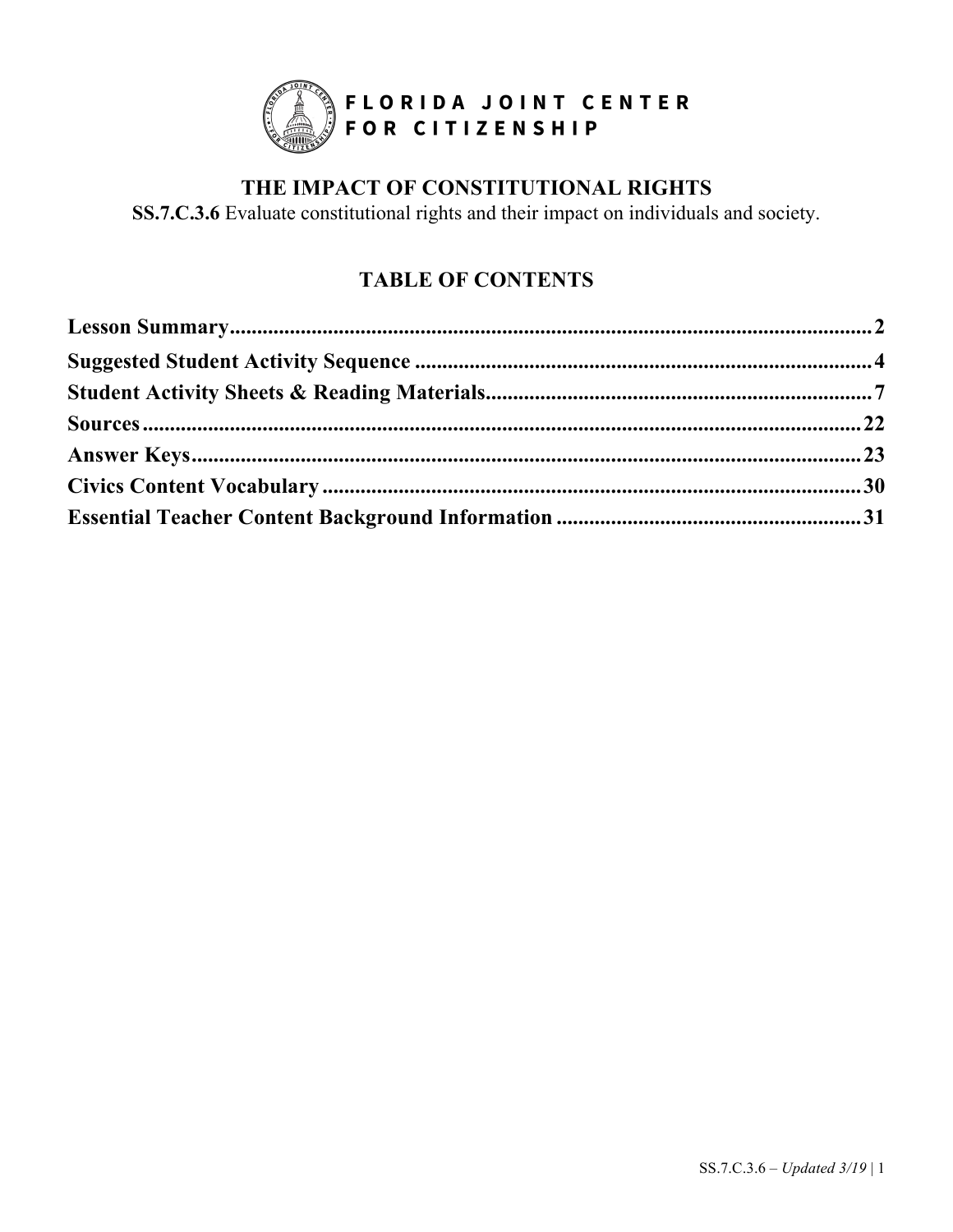#### *Lesson Summary*

#### *Essential Questions*

How do constitutional rights impact individual citizens? How do constitutional rights impact our society?

#### *NGSSS Benchmark*

SS.7.C.3.6 Evaluate the constitutional rights and their impact on individuals and society.

#### *Florida Standards*

| LAFS.68.RH.1.1   | LAFS 68 RH 1 2   | LAFS 68 RH 3 7         | LAFS 68 RH 3 9        |
|------------------|------------------|------------------------|-----------------------|
| LAFS 68 WHST 1.1 | LAFS 68 WHST 1.2 | LAFS 68 WHST 4.10      | LAFS. 7. SL. 1.1      |
| LAFS.7. SL.1.2   | LAFS 7.SL 2.4    | <b>MAFS K12 MP.5.1</b> | <b>MAFS K12 MP 61</b> |

#### *Overview*

In this lesson, students will evaluate how constitutional rights impact both individual citizens and American society and how the government plays a role in upholding or restricting these rights.

#### *Learning Goals/Benchmark Clarifications*

- Students will recognize how individual rights shape involvement in the social, political, and economic systems.
- Students will recognize how the social, political, and economic systems in the United States are dependent upon individual rights.
- Students will use scenarios to recognize and/or evaluate options for exercising constitutional rights.
- Students will evaluate the impact of the government upholding and/or restricting individual constitutional rights.

#### *Benchmark Content Limits*

- Items will not require students to recall specific events in history.
- Items will not require students to identify characteristics of a specific economic system.

#### *Civics EOC Reporting Category*

Reporting Category 2 – Roles, Rights, and Responsibilities of Citizens

#### *Suggested Time Frame*

• Four 45-50 minute class periods

#### *Civics Content Vocabulary*

• civil disobedience, economic freedom, eminent domain, forced internment, freedom of assembly, property rights

#### *Instructional Strategies*

Collaborative learning Analysis of case studies Presentation skills

#### *Materials*

Computer with internet access to project lesson activity sheets Highlighters for all students Student activity sheets and reading materials:

- Bill of Rights Text: http://constitutioncenter.org/learn/educational-resources/historicaldocuments/bill-of-rights
- Case Study 1: Property Rights
- Houston Chronicle article excerpt, http://www.chron.com/news/nation-world/article/Supreme-Courtset-to-consider-hearings-in-key-1636842.php
- Case Study 2: Freedom of Assembly
- Case Study 3: War vs. Individual Rights
- Presentation Guidelines
- Response Worksheet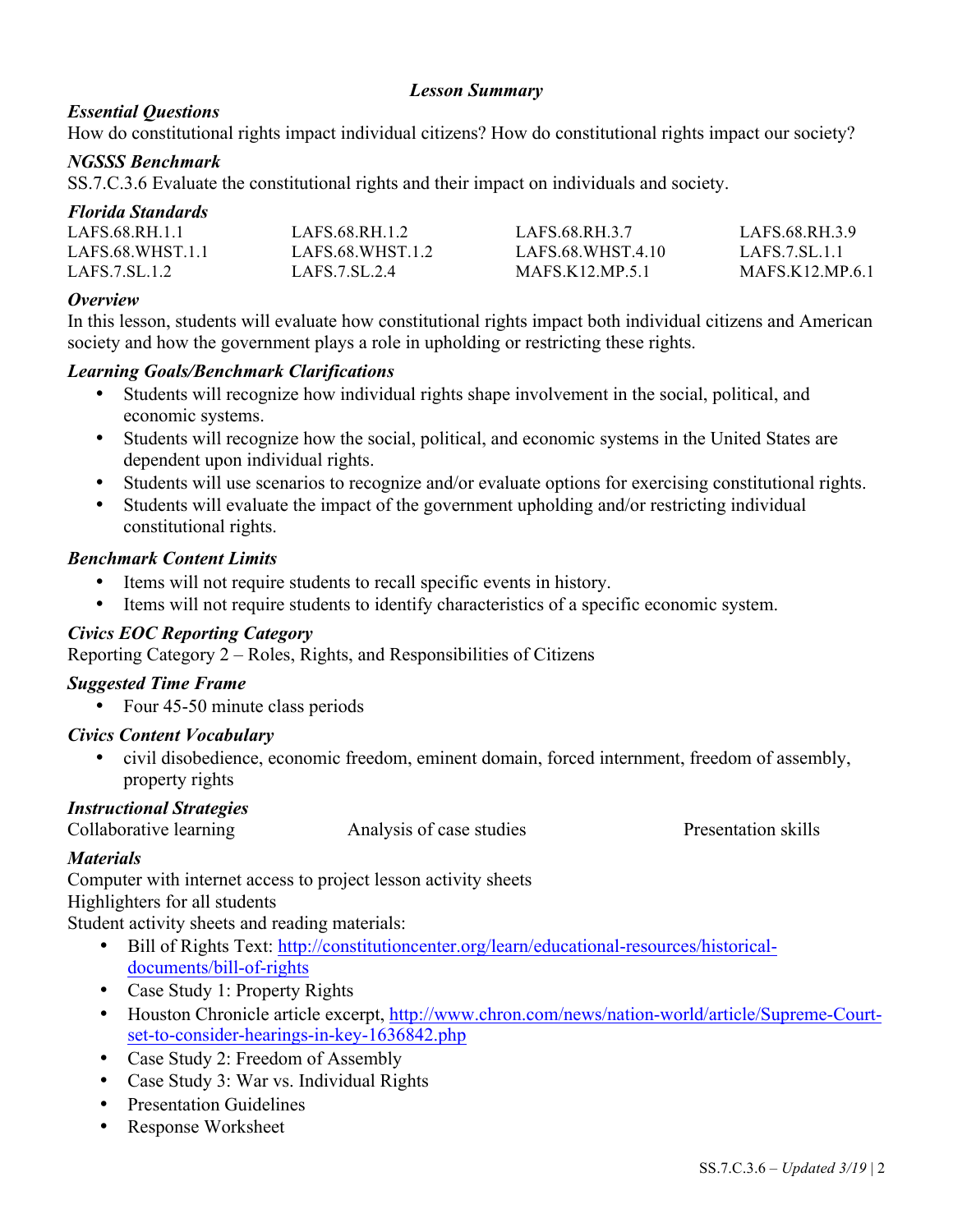#### *Lesson Activities and Daily Schedule*

Please use the chart below to track activity completion.

| Day                 | Task # | <b>Steps in</b><br>Lesson | <b>Description</b>                             | Completed?<br>Yes/No |
|---------------------|--------|---------------------------|------------------------------------------------|----------------------|
|                     | Task 1 | 1 & 2                     | <b>Hook Activity</b>                           |                      |
| Day                 | Task 2 | $3-16$                    | Background Information and Direct Instruction  |                      |
| One                 | Task 3 | 17-32                     | <b>Property Rights Case Study</b>              |                      |
| Day<br>Two          | Task 3 | $17 - 32$                 | Property Rights Case Study<br>(continued)      |                      |
|                     | Task 4 | 33                        | Checking for Understanding A                   |                      |
| Day<br><b>Three</b> | Task 5 | 34-37                     | <b>Small Group Case Studies</b>                |                      |
| Day                 | Task 5 | 34-37                     | <b>Small Group Case Studies</b><br>(continued) |                      |
| <b>Four</b>         | Task 6 | 38-41                     | <b>Case Study Presentations</b>                |                      |
|                     | Task 7 | 42                        | Checking for Understanding B                   |                      |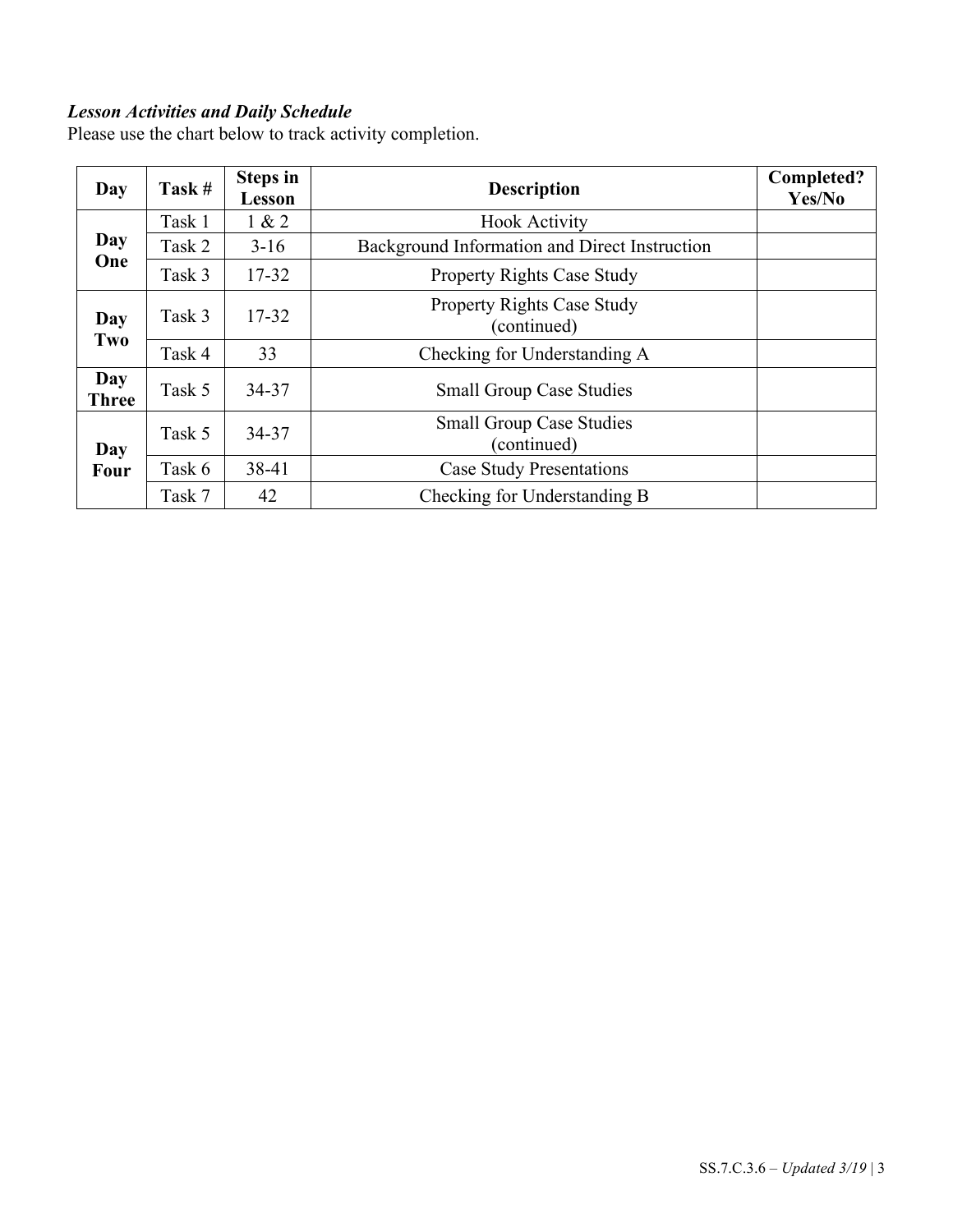#### *Suggested Student Activity Sequence*

Teacher note: Teach this lesson after your students have learned the content related to benchmarks: SS.7.C.1.8, SS.7.C.2.4, and SS.7.C.2.5.

- 1. To begin this lesson, project the following questions on the board: "Do you care about your constitutional rights? Should you care? Why or why not?"
- 2. Provide students with time to brainstorm and share out.
- 3. Share with students that two reasons why constitutional rights are worth caring about are that constitutional rights protect us as individuals and they protect us as a society.
- 4. Explain to students that, as a whole class, they will first discuss how the U.S. Constitution protects us as individuals.
- 5. Instruct students to take out their copy of the Bill of Rights or pass out text copies of the document: http://constitutioncenter.org/learn/educational-resources/historical-documents/bill-of-rights.
- 6. Pose the following questions for discussion: "What are the individual rights contained in the Bill of Rights? Which rights have to do with personal freedom? What about the rights related to those accused of crimes?"
- 7. Have students share out.
- 8. Provide students with the following key points about the rights contained in the Bill of Rights and instruct students to take notes on their own notebook paper.
	- The Bill of Rights protects our rights in our daily lives as free people, and then  $-$  if we are accused of a crime – it ensures that we are treated fairly.
	- Personal freedoms are represented in the following rights: rights of speech, religious exercise, press, assembly, petition, bearing arms.
	- Rights and protections related to being accused of a crime are represented in the following rights: protection from illegal search and seizure, right to knowing the charges against you if accused, right to a speedy and public jury trial, right to legal representation, protection from being required to testify against yourself, protection from cruel and unusual punishment, due process.
	- The relationship between the people and the government in the U.S. is based on the idea that both individual rights and the public interest should be protected by government.
	- The Bill of Rights protects social (First Amendment freedoms of association, peaceable assembly, speech, press), political (First Amendment freedom to petition the government for redress of grievances) and economic (Fifth Amendment protections that life, liberty or property may not be taken without due process of law and that private property may not be taken for public use without just compensation) rights.
- 9. Explain to students that, as a whole class, they will discuss how the U.S. Constitution protects us as a whole society.
- 10. Provide students with the following key points and instruct students to take notes on their own notebook paper.
	- The Founders believed that the U.S. Constitution was necessary to establish the rule of law, which means that the U.S. government is based on a set of fair laws everyone must obey, and that no one is above the law.
	- "We the people" agree to give some of our power to our elected leaders, as long as they do not abuse it. If they do, "we the people" can get rid of these leaders.
	- When we all agree to live by the U.S. Constitution, we are able to form a society capable of holding together peacefully.
- 11. Pose the following questions for discussion: "Based on the understanding that social, political and economic rights are in the Bill of Rights, what is the impact of these rights? How do these individual rights impact involvement in social, political, and economic systems? How might these systems be dependent on individual rights?"
- 12. Provide students with time to brainstorm and then share out.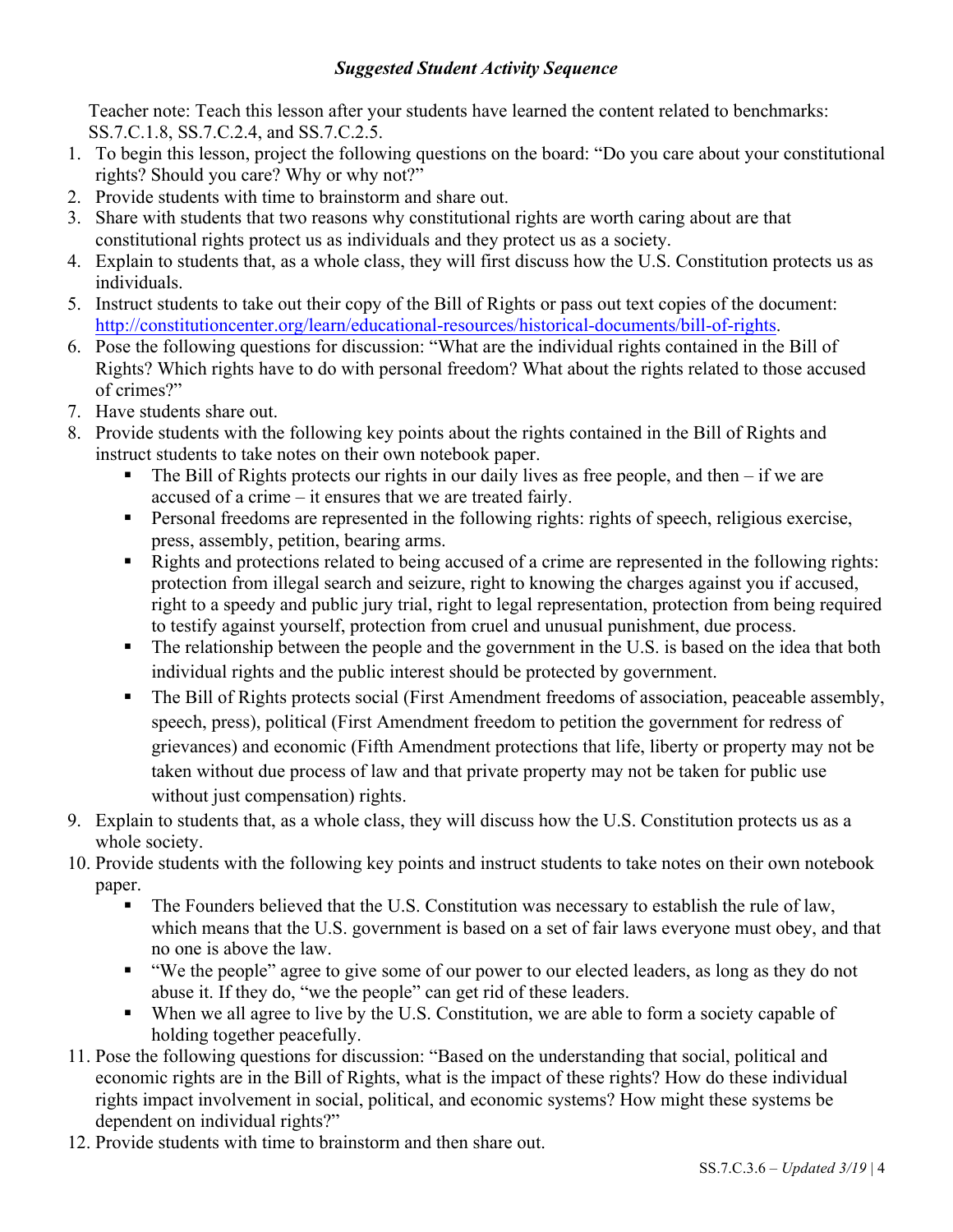- 13. Lead students to the understanding that individual rights shape involvement in social, political and economic systems. These systems are also dependent upon individual rights. Provide students with the following key points and instruct them to take notes on their own notebook paper:
	- The First Amendment freedoms of association, peaceable assembly, speech, and press provide individuals with an ability be involved in social and political systems. Individuals are able to assemble and speak freely. At the same time, social and political systems, such as the press are dependent upon freedom of speech.
	- The First Amendment freedom to petition the government for redress of grievances supports individual involvement in the political system. Individuals are free to create and sign petitions and contact their government officials to express their views on issues. The political system is also dependent upon individuals making their voices and grievances heard. The government represents "We the People" and in order for the government to be representative of the people, the opinions and issues of the people must be heard by the government.
	- The Fifth Amendment protections that life, liberty or property may not be taken without due process of law and that private property may not be taken for public use without just compensation, support individual involvement in the economic system. Individuals are free to purchase private property and build their lives on that property. The economic system is also dependent on individuals exercising their economic freedoms, building businesses and strengthening the economy. At the same time, government is able to take private property from individuals in order to benefit the public interest, but they must provide just compensation.
- 14. Project the following statement on the board: *One of the biggest challenges our country has always faced is keeping a balance between the need to protect the rights of the individual and the need to protect our society.*
- 15. Provide students with a few minutes to brainstorm what they think this statement means and share out. Teacher note: There are many possible appropriate answers. Allow students to share their responses while keeping the focus on the idea that individual rights and the public interest can conflict with each other, and that, as citizens, we are constantly making choices that require us to consider both individual rights and the public interest.
- 16. Explain to students that they will look more in depth at how constitutional rights impact both individuals and society, and how the United States has experienced some of the conflicts between the two. Explain to students that they will look at these issues through analyzing three "case studies" and the choices that have been made in these historical situations.
- 17. Pass out the "Case Study 1: Property Rights" activity sheets and explain to students that they will read and analyze the case study as a whole class.
- 18. Begin the case study by reviewing the civics content vocabulary at the top of the page. Read each term and definition aloud. Have students summarize what each term means in their own words.
- 19. Ask for two volunteers to stand at the board and become scribes for a discussion about property rights.
- 20. Pose the following questions for discussion:
	- What do you think when you hear the word "property"?
	- Why do physical pieces of property have value for you?
	- § Do you have a piece of property that has more value than others?
	- What would you do if someone attempted to take that property from you or damage it in some way?
	- What does your reaction say about the value of the property?
	- What kinds of actions against property does society view as criminal (e.g. stealing, vandalism, physical abuse, etc.)? Why?
- 21. Return student attention back to the "Case Study 1: Property Rights" activity sheets and read through Step #2.
- 22. Read through the first quote, highlight text and summarize the main idea as a whole class.
- 23. Place students into pairs and instruct them to complete the same process for the remaining quotes.
- 24. Review as a whole class.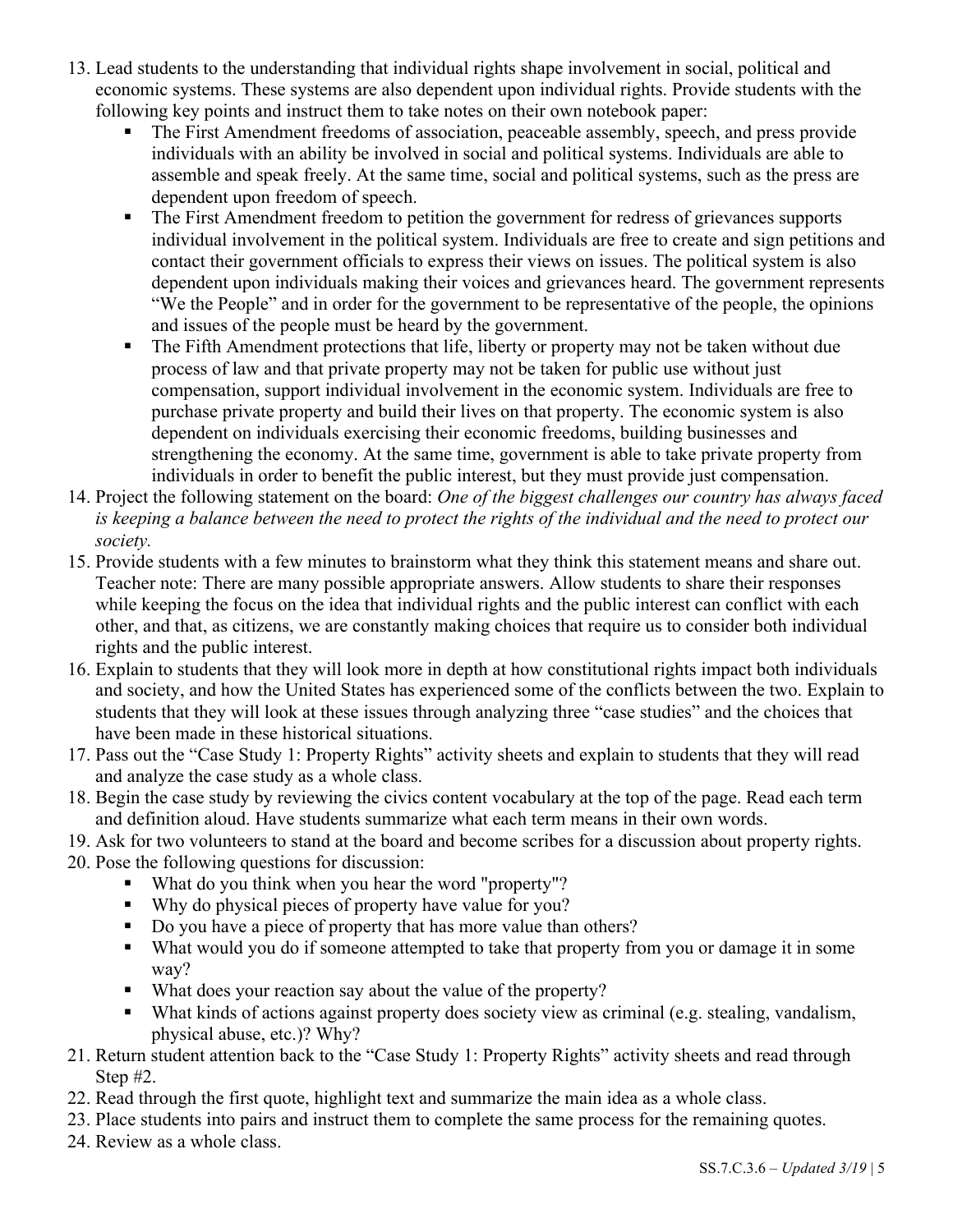- 25. Read through Step #3 and answer the questions as a whole class. Instruct students to take notes on the answers on their activity sheet.
- 26. Read through Step #4 and summarize the scenario as a whole class.
- 27. Read through Step #5 and pass out the "Supreme Court set to consider hearings in key cases" article. Teacher Note: This is an excerpt of the article.
- 28. Preview the guiding questions and read the article as a whole class.
- 29. Pose the following questions for discussion: "If you were a justice on the U.S. Supreme Court, what would your opinion be on this case? Why?"
- 30. Read through Step #6 and explain to students that they will look at the actual ruling of the U.S. Supreme Court in this case. Project the following link from Oyez.org on *Kelo v. City of New London*: http://www.oyez.org/cases/2000-2009/2004/2004\_04\_108. Teacher note: Read through the "Conclusion" section as a whole class. If there is time, have students listen to the 4:30 minute opinion announcement.
- 31. Pose the following questions for discussion: "How would you summarize the U.S. Supreme Court's decision? Do you agree? Why or why not?"
- 32. Pass out the "Response Worksheet" and as a whole class fill in the row labeled "Property Rights."
- 33. Checking for Understanding A (Formative Assessment):

Instruct students to write a well-crafted response using the following prompt: Prompt

**Property rights are important in a democratic society, but they should be limited.** Using what you have learned during this case study, argue for or against this statement. Cite specific examples from the case study readings, activity sheets and discussion to support your argument.

- 34. Move students into small working groups of 3-4. Pass out "Case Study 2: Freedom of Assembly" to half of the groups and "Case Study 3: War vs. Individual Rights" to the other half.
- 35. Pass out the "Presentation Guidelines" to every group and review the guidelines as a whole class.
- 36. Provide time for students to work in their groups to complete all seven steps of their case study and to prepare to present their case study to the class.
- 37. Monitor group work and student understanding.
- 38. Instruct students to take out their "Response Worksheet" from earlier in the lesson.
- 39. Have each group report their case study to the rest of the class based on the presentation guidelines. Ask questions to keep students focused on the main ideas of their case study.
- 40. Instruct students to fill in their worksheet based on what they hear during the presentation.
- 41. Collect the "Response Worksheet" and check for accuracy.
- 42. Checking for Understanding B (Formative Assessment):

Instruct students to write a well-crafted response using one of the following prompts:

Prompt 1

How do the three case studies explain limitations of constitutional rights? Cite specific examples from each case study to support your explanation.

#### Prompt 2

Using what you have learned during the case studies, explain the impact of the government on individuals when the government restricts individual constitutional rights.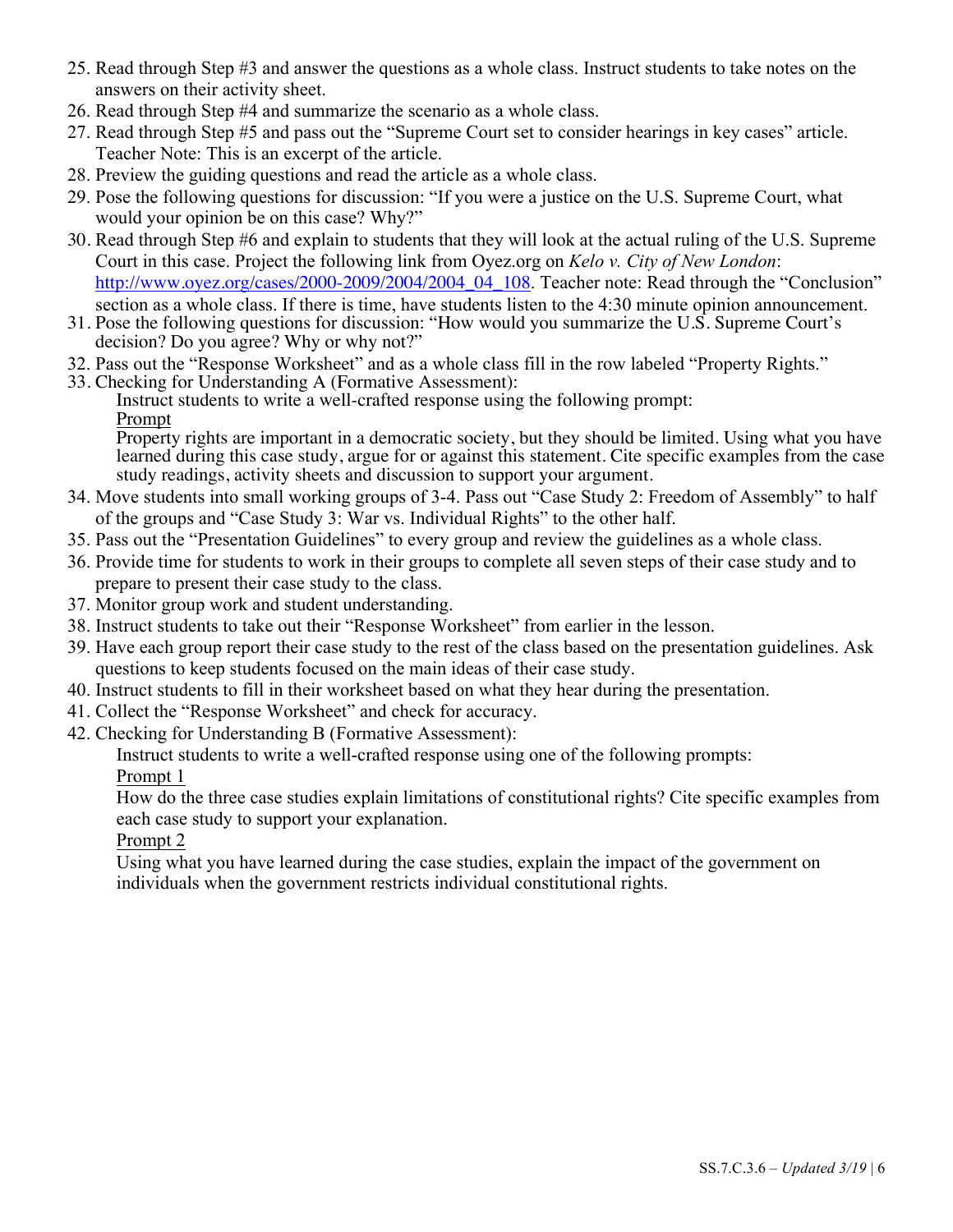# *CASE STUDY 1: PROPERTY RIGHTS*

This case study focuses on the following civics vocabulary terms:

- **economic freedom** the freedom to produce, trade, or use any goods or services without use of force, fraud, or theft
- **• eminent domain** the right of a government to take private property for public use; found in the 5th Amendment
- **• property rights** the right to own private property; not specifically mentioned in the Constitution but considered an important right in a democratic society
- 1. Whole Class Discussion Questions on Property Rights:
	- What do you think when you hear the word "property"?
	- Why do those physical pieces of property have value for you?
	- Do you have a piece of property that has particular value?
	- What would you do if someone attempted to take that property from you or damage it in some way?
	- What does your reaction say about the value of the property?
	- What kinds of actions against property does society view as criminal (e.g. stealing, vandalism, physical abuse, etc.)? Why?

2. Let's take a look at the Founders' ideas about property and the basis of their ideas on the natural rights philosophy of John Locke. Read the following quotations from James Madison's essay on property from 1792, highlight or mark text in the quotation that helps you summarize the main idea, and then write the main idea in your own words.

| Quotation                            | Summary In Your Own Words |
|--------------------------------------|---------------------------|
| "A man has a property in his         |                           |
| opinions and the free                |                           |
| communication of them."              |                           |
| "[Property] embraces everything      |                           |
| to which a man may attach value      |                           |
| and have a right, and which          |                           |
| leaves to everyone else the like     |                           |
| advantage."                          |                           |
| "As a man is said to have a right    |                           |
| to his property, he may equally be   |                           |
| said to have a property in his       |                           |
| rights."                             |                           |
| "Where an excess of power"           |                           |
| prevails, property of no sort is     |                           |
| duly respected. No man is safe in    |                           |
| his opinions, his person, his        |                           |
| faculties, or his possessions."      |                           |
| [From the Virginia Convention]:      |                           |
| "The rights of persons, and the      |                           |
| rights of property, are the objects, |                           |
| for the protection of which          |                           |
| Government was instituted."          |                           |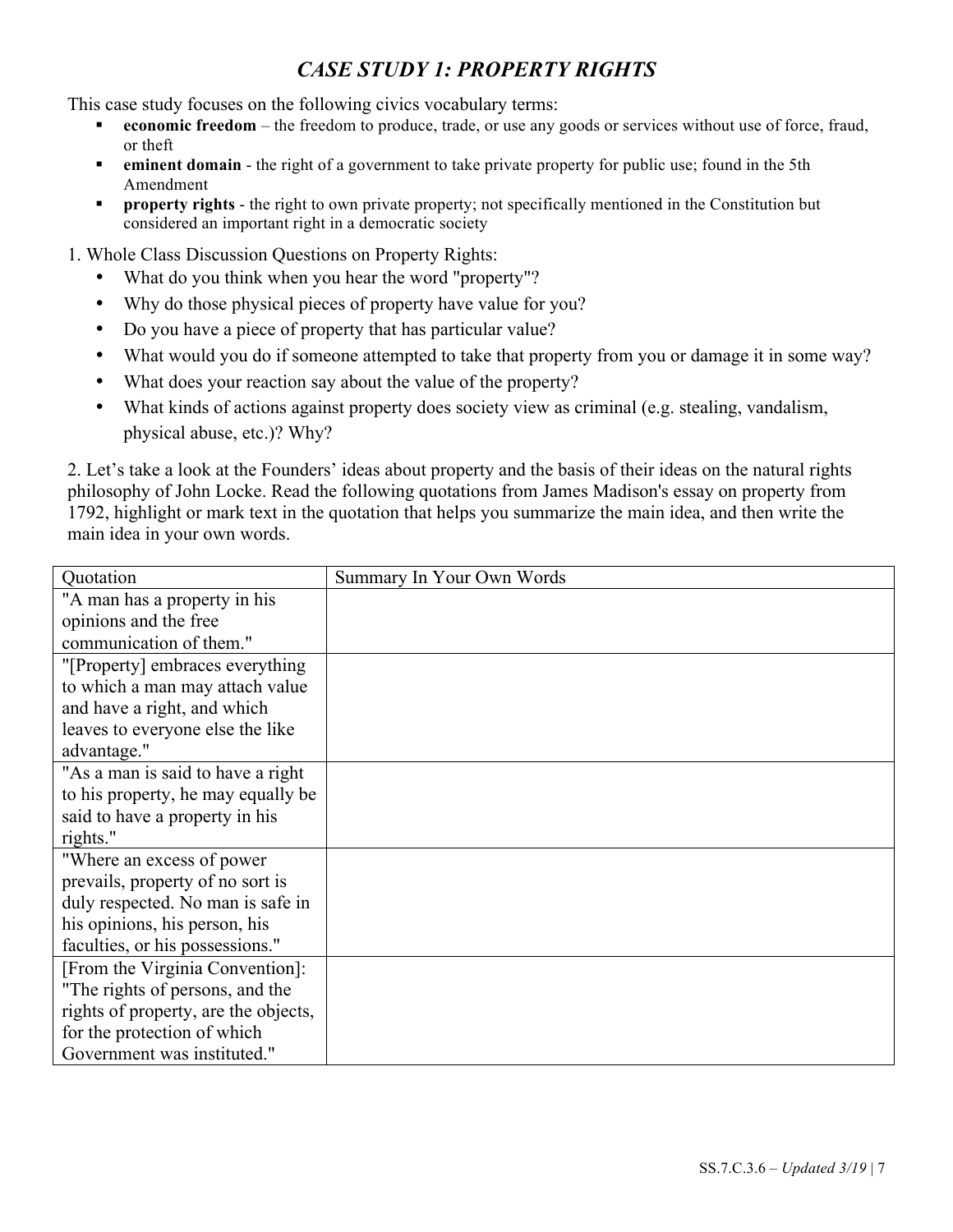- 3. Based on your understanding of the quotations, answer the following questions:
- If Madison were asked the same question you were asked at the beginning of this lesson—"What is property?"—what do you imagine he would say?
- Do you agree with Madison that a man has "a property in his rights"? What do you think he means?
- What do you think that Madison wanted the government to protect—rights or physical property or both?
- Why would Madison say a guaranteed right to private property is a protection against tyranny or government oppression?
- What kinds of property rights are enumerated and protected in the Bill of Rights?

4. Consider the following scenario: The U.S. Supreme Court is back in session, and the justices have decided to take some important cases this term. One such case involves the city of New London, Connecticut, and the residents of the Fort Trumbull area. Local resident Susette Kelo has filed a suit against the city after New London decided to clear her home and several others' homes in order to build some new office buildings. The city states that the tax revenue the new businesses will generate will benefit private citizens, but the Fort Trumbull residents say that taking their homes violates their 5th Amendment rights because the land will not be for "public use."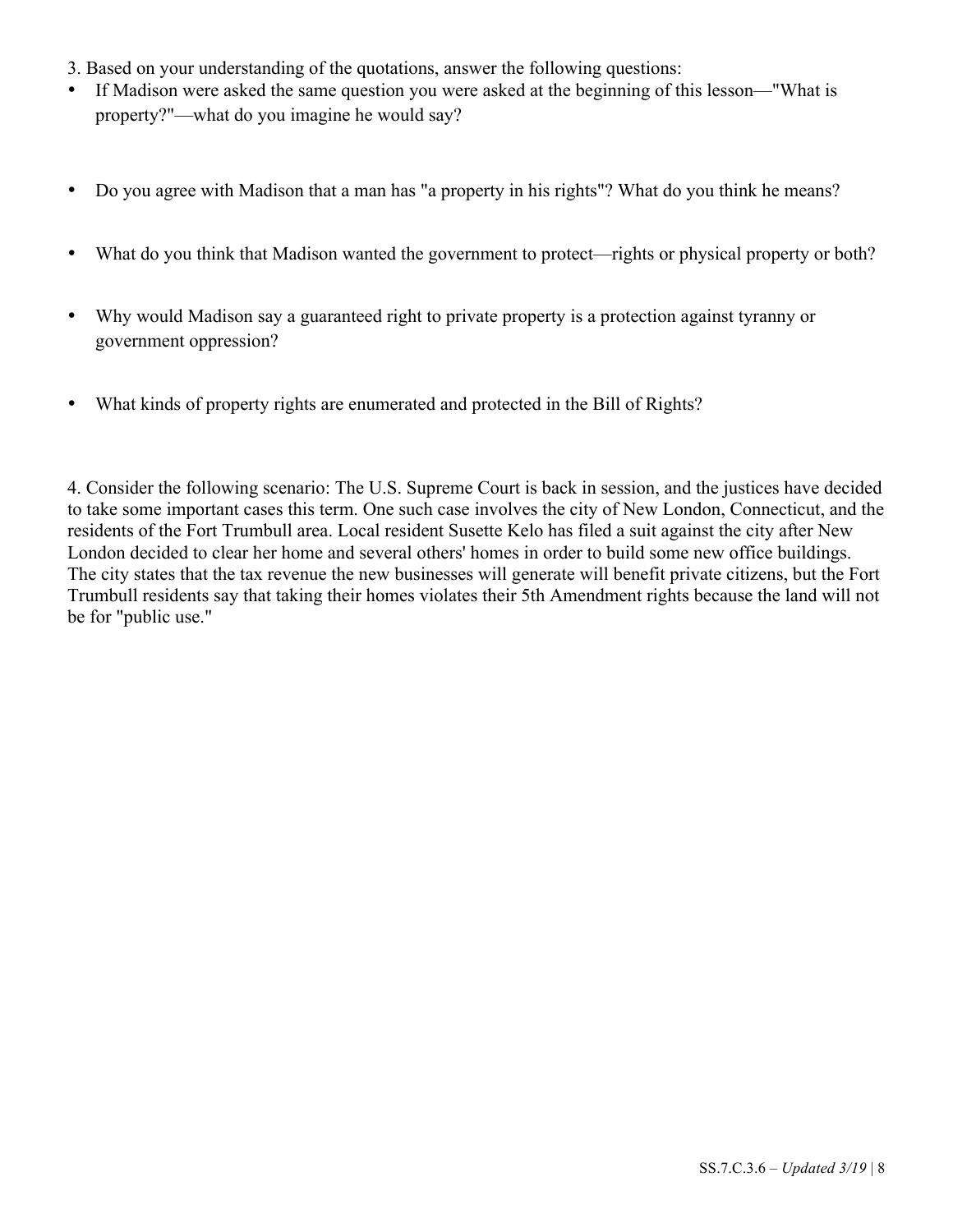5. To learn more about this case, let's read an excerpt of an article from the Houston Chronicle: "Supreme Court set to consider hearings in key cases" (*Houston Chronicle*, September 24, 2004). While reading, we will highlight evidence that helps us answer each question. Then, we will answer each question in our own words.

| <b>Article Questions</b>          | <b>Evidence from Text</b>  | Answer |
|-----------------------------------|----------------------------|--------|
| What businesses does              |                            |        |
| the city plan to build in         |                            |        |
| place of the homes?               |                            |        |
|                                   |                            |        |
| Why does the city of              |                            |        |
| New London want to get            |                            |        |
| rid of the homes?                 |                            |        |
|                                   |                            |        |
| Why do the residents              |                            |        |
| oppose the taking of              |                            |        |
| homes in Fort                     |                            |        |
| Trumbull?                         |                            |        |
| Why do you think the              |                            |        |
| Supreme Court decided             |                            |        |
| to hear this case?                |                            |        |
|                                   |                            |        |
|                                   | <b>Extension Questions</b> |        |
| Read the 5th Amendment. Why       |                            |        |
| do you think the Founders         |                            |        |
| allowed the possibility of the    |                            |        |
| government taking private         |                            |        |
| property in some circumstances?   |                            |        |
| What do you think the Founders    |                            |        |
| meant by "nor shall private       |                            |        |
| property be taken for public use, |                            |        |
| without just compensation"?       |                            |        |

6. How do you think you would rule on the case? What is the reason for your opinion?

7. Now read this brief summary of the *Kelo v. City of New London* case from the Supreme Court's actual ruling: http://www.oyez.org/cases/2000-2009/2004/2004\_04\_108. Answer the following questions:

• What was the Supreme Court's ruling? What reason did the Supreme Court give for its decision?

• Do you agree or disagree? Why?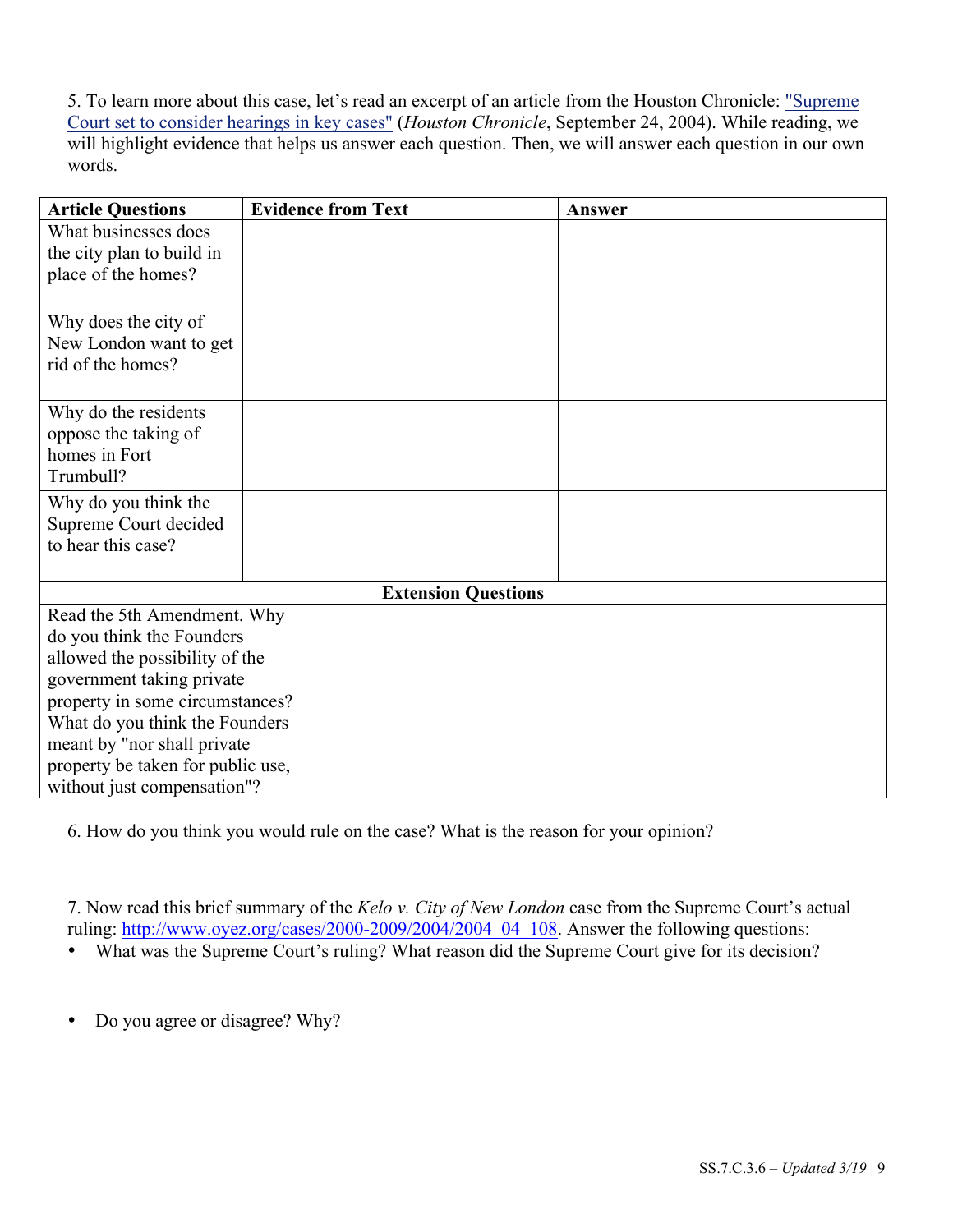# Supreme Court set to consider hearings in key cases Justices return to decide a city's power to take a person's home

MARK HELM, Copyright 2004 Hearst News Service Published 5:30 am, Sunday, September 26, 2004

WASHINGTON - The U.S. Supreme Court returns to work this week to weigh whether to hear several key cases that could be the hallmarks of its new term, including whether a Connecticut city can take away a person's home to clear the way for upscale development.

The court also will consider whether to hear appeals in four cases involving displays of the Ten Commandments on public property.

The court will officially start the term Oct. 4 — the traditional starting date on the first Monday in October — by hearing oral arguments in some of the 40 cases it already has accepted.

The Connecticut case involves Susette Kelo's pink house on the Thames River in New London and whether the city of New London can take her land away and sell it to real estate developers because they promise to pay more taxes and create jobs by converting the neighborhood into trendy condominiums.

"This case hits at the heart of the American dream ... a person's home," says Gregory Garre, a former law clerk to Chief Justice William Rehnquist and a former assistant to the solicitor general. "The idea that the government can kick you out of your home because they want expensive condos in your neighborhood really scares people."

But the issue is much bigger than the fate of one house on the Thames — businesses, developers and homeowners throughout the United States have a stake in its outcome, says Garre, who doesn't represent any party in the case.

The Constitution allows governments to take private land for "public use," also known as eminent domain authority.

Garre says many constitutional scholars consider the phrase "public use" to restrict government takings to uses that are directly owned or primarily used by the general public, such as roads, bridges or public buildings.

But the Connecticut Supreme Court said the term "public use" means that a taking need only have some anticipated public benefit, such as increased tax revenues and improving the area's economy.

Kelo lost in the state courts and is asking the U.S. Supreme Court to hear her case. "If the court agrees with the Connecticut Supreme Court on the definition of 'public use,' cities would have a much easier time justifying the taking of any property," Garre says.

Excerpt from Houston Chronicle article, "Supreme Court set to consider hearings in key cases" http://www.chron.com/news/nation-world/article/Supreme-Court-set-to-consider-hearings-in-key-1636842.php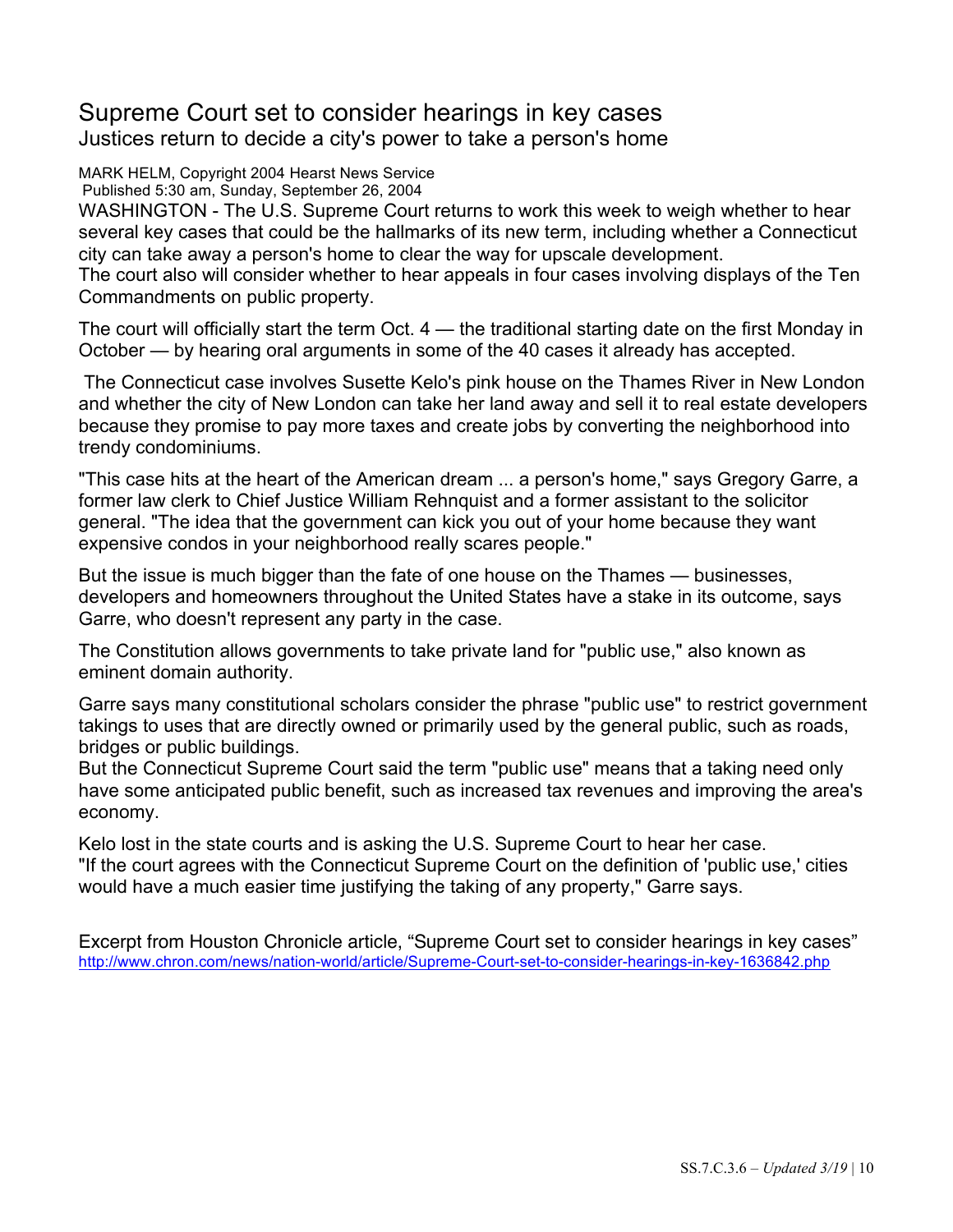# *CASE STUDY 2: FREEDOM OF ASSEMBLY*

This case study focuses on the following civics vocabulary terms:

- § **civil disobedience** the refusal to obey certain laws as a form of political protest
- **freedom of assembly** the right to hold meetings and form groups without interference by the government; guaranteed in the 1st Amendment

1. To begin this case study, determine a group leader and scribe. The leader will pose the following questions for discussion and the scribe will record responses.

- What do you think when you hear the term "freedom of assembly"?
- Is freedom of assembly important to you? Why?
- Do you have a group that is important to you? Why is it important?
- What would you do if someone attempted to take that group away from you or break it up in some way?
- What does your reaction say about the value of this group?
- When should freedom of assembly be seen as illegal? Why?

2. As a group, read the following historical account together:

- In 1965, at the height of the modern Civil Rights Movement, activists organized a march for voting rights from Selma, Alabama, to Montgomery, Alabama, the state capital. On March 7, some 600 people assembled at a downtown church, knelt briefly in prayer, and began walking silently, two-by-two through the city streets.
- With Hosea Williams of the Southern Christian Leadership Conference (SCLC) leading the demonstration, and John Lewis, Chairman of the Student Nonviolent Coordinating Committee (SNCC), at his side, the marchers were stopped as they were leaving Selma, at the end of the Edmund Pettus Bridge, by some 150 Alabama state troopers, sheriff 's deputies, and white men, who ordered the demonstrators to break up their assembly and leave.
- One minute and five seconds after a two-minute warning was announced, the troops advanced, wielding clubs, bullwhips, and tear gas. John Lewis, who suffered a skull fracture, was one of fifty-eight people treated for injuries at the local hospital. The day is remembered in history as "Bloody Sunday." Less than one week later, Lewis recounted the attack on the marchers during a federal hearing at which the demonstrators sought protection for a full-scale march to Montgomery.

As a group, summarize the main idea: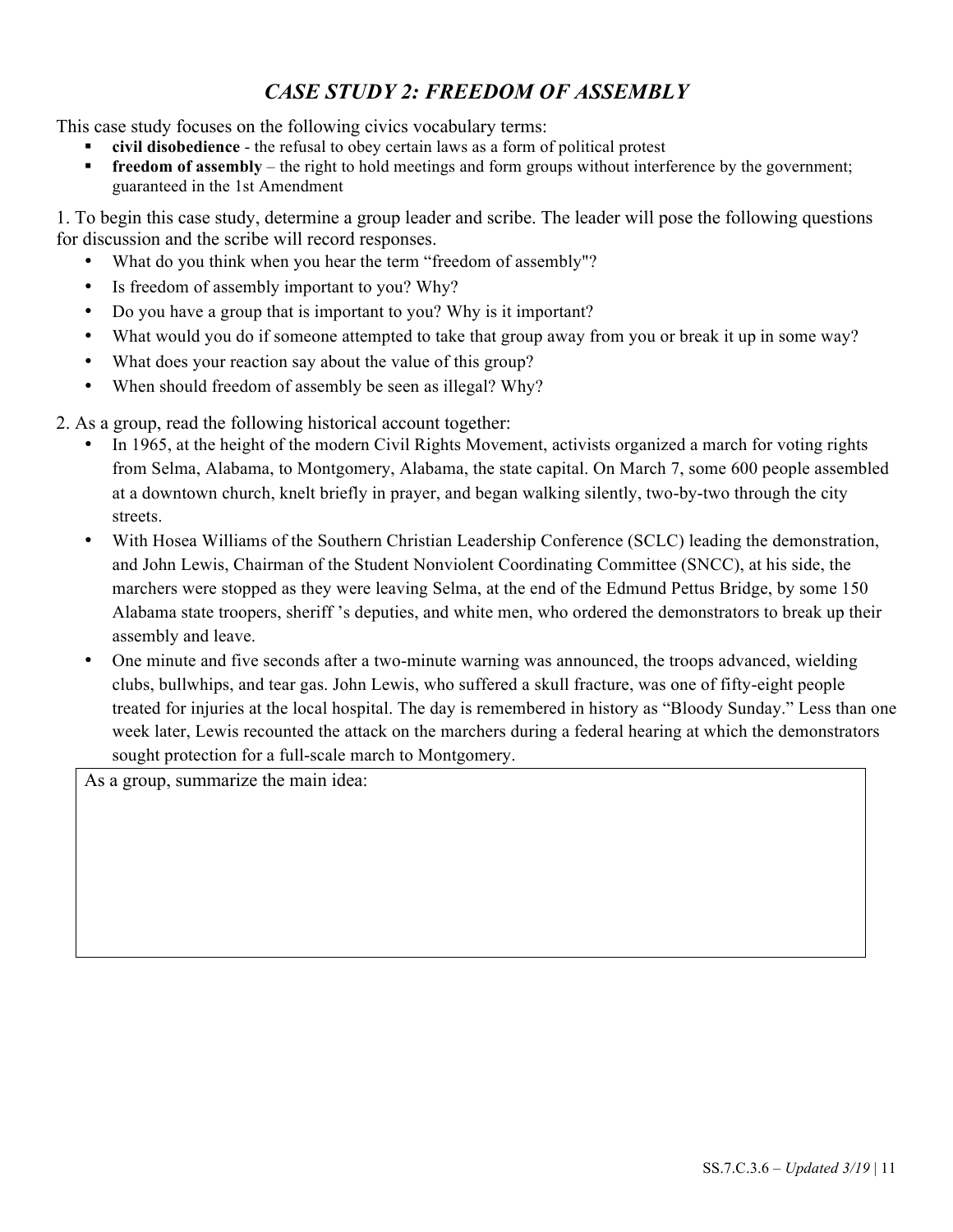3. Read through the following excerpts from the testimony of John Lewis resulting from the 1965 march from Selma to Montgomery and answer the following questions.

#### **Excerpts from Testimony of John Lewis from a hearing resulting from the March 7, 1965, march from Selma to Montgomery in support of voting rights**

These excerpts show the questions posed by Attorney Hall and John Lewis's responses.

#### Excerpt 1

Lewis: . . . a State Trooper made announcement on a bullhorn or megaphone, and he said, "This march will not continue."

Hall: What happened then; did the line stop? Lewis: The line stopped at that time. Hall: You stopped still? Lewis: Yes, sir. Hall: You didn't advance any further? Lewis: We stopped right then. Hall: Then what happened?

#### Excerpt 2

Lewis: He said, "I am Major Cloud, and this is an unlawful assembly. This demonstration will not continue. You have been banned by the Governor. I am going to order you to disperse." Hall: What did you then do?

#### Excerpt 3

Lewis: Mr. Williams said, "Mr. Major, I would like to have a word, can we have a word?" And he said, "No, I will give you two minutes to leave." And again Mr. Williams said, "Can I have a word?" He said, "There will be no word." And about a minute or more Major Cloud ordered the Troopers to advance, and at that time the State Troopers took their position, I guess, and they moved forward with their clubs up over their—near their shoulder, the top part of the body; they came rushing in, knocking us down and pushing us.

Hall: And were you hit at that time?

Lewis: At that time I was hit and knocked down.

Hall: Where were you hit?

#### Excerpt 4

Lewis: I was hit on my head right here. Hall: What were you hit with? Lewis: I was hit with a billy club, and I saw the State Trooper that hit me. Hall: How many times were you hit? Lewis: I was hit twice, once when I was lying down and was attempting to get up.

Hall: Do we understand you to say were hit . . . and then attempted to get up and were hit—and was hit again. Lewis: Right.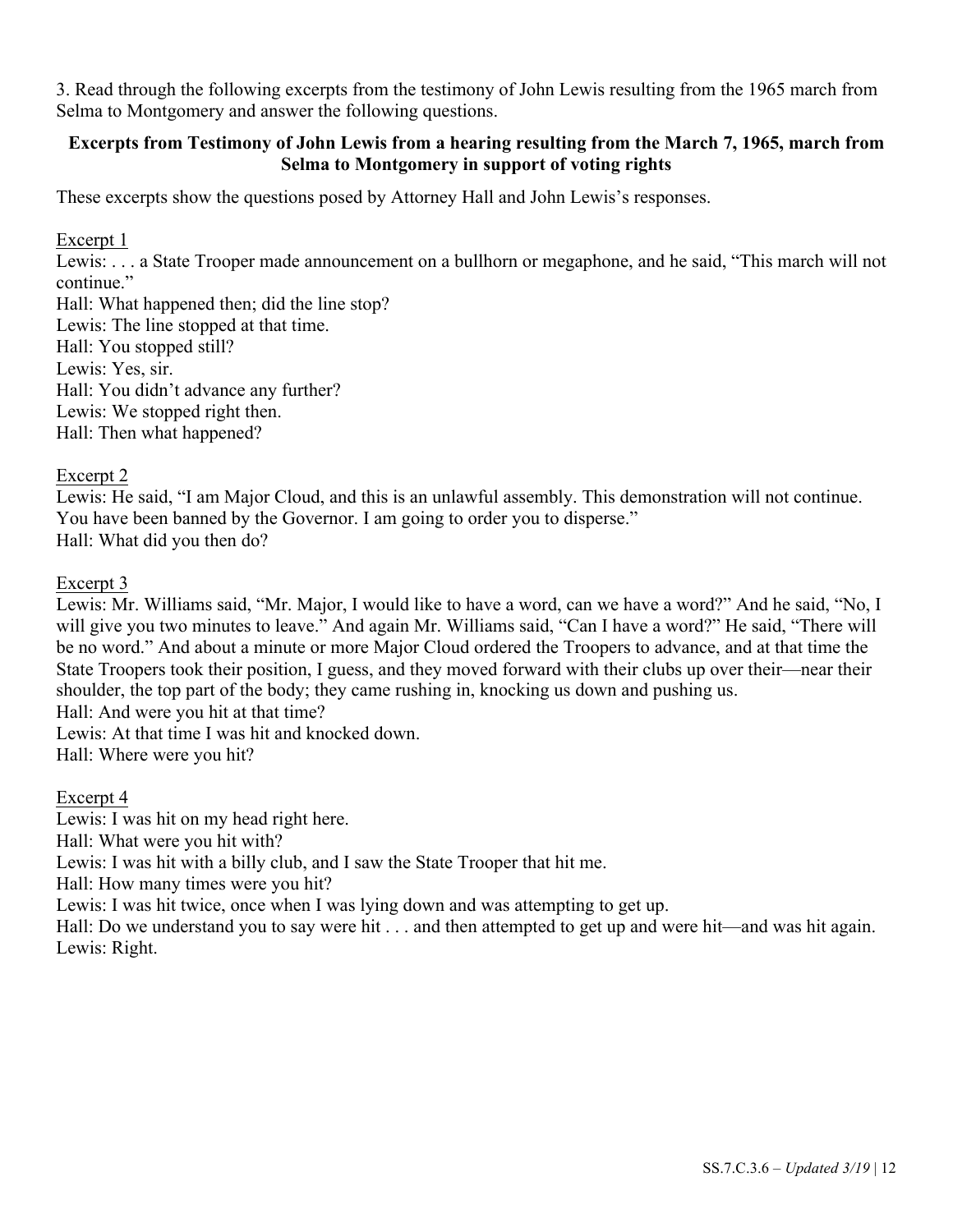4. Answer the following questions about the EXCERPTS

| ◡<br>Question                                                                                                 | Answer |
|---------------------------------------------------------------------------------------------------------------|--------|
| What are three things that<br>you think are important<br>from these excerpts?                                 |        |
| Why do you think the<br>excerpts were written?                                                                |        |
| What evidence in the<br>excerpts helps you know<br>why they were written?                                     |        |
| List two things the excerpts<br>tell you about life in the<br>United States at the time<br>they were written. |        |
| Write a question that is left<br>unanswered by the excerpts.                                                  |        |

# 5. As a group, look at the photographs on the next page and answer the following questions.

| Question                                                                       | Photograph of John Lewis being beaten by<br>state troopers | Photograph of John Lewis and Hosea<br>Williams |
|--------------------------------------------------------------------------------|------------------------------------------------------------|------------------------------------------------|
| What people are in<br>the photos?                                              |                                                            |                                                |
| What objects are in<br>the photos?                                             |                                                            |                                                |
| What activities are<br>going on in the<br>photos?                              |                                                            |                                                |
| Based on what you<br>observe, what might<br>you conclude from<br>these photos? |                                                            |                                                |
| What questions do<br>they raise in your<br>mind?                               |                                                            |                                                |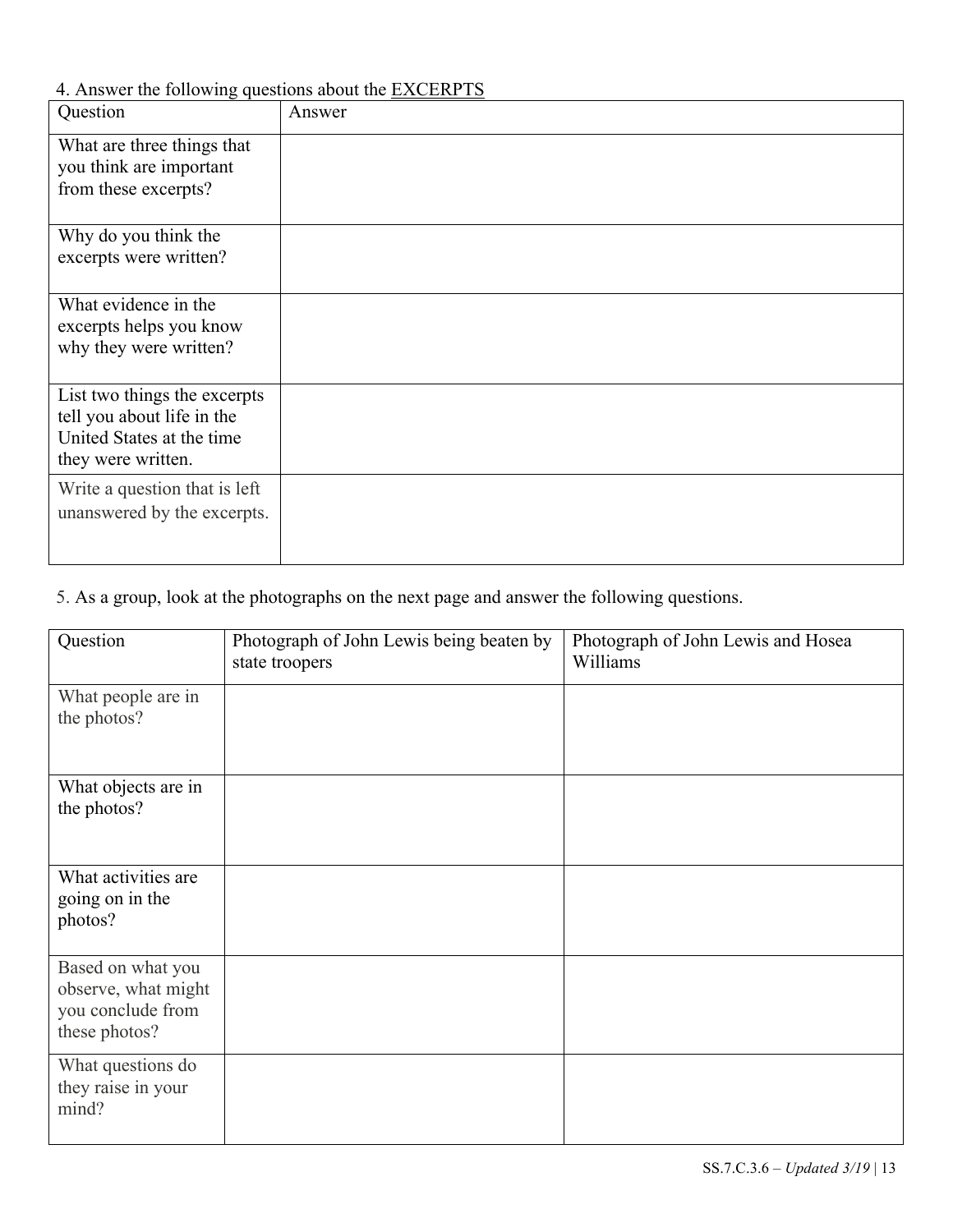- 6. Discuss the following questions as a whole group and have the scribe record responses:
	- Why would Alabama have had a law against these types of marches? Why would the state troopers and other law enforcement officials have said the marchers were breaking the law?
	- Why did the marchers go ahead, knowing they were breaking Alabama law?
	- In general, why are protesters sometimes willing to go to jail when they assemble?
	- The First Amendment says the government may not violate our right to freedom of assembly, yet there are limits to this right. In your opinion, is it ever good for our society to limit freedom of assembly? Why?
	- Do you think civil disobedience can have a positive effect on society? Why or why not? Under what circumstances might it be okay?
	- At the end of the hearing, on March 17, Judge Frank Johnson, Jr., ruled that the demonstrators had a constitutional right to march. On March 21, under the protection of a Federalized National Guard, 3,200 demonstrators set out from Selma in a mass demonstration that became a turning point in the civil rights movement. Why do you think the judge made this ruling?

7. Checking for Understanding: As a group, write a well-crafted paragraph responding to the following questions: *Why is freedom of assembly so important in a democratic society? Why are there some limits on freedom of assembly?*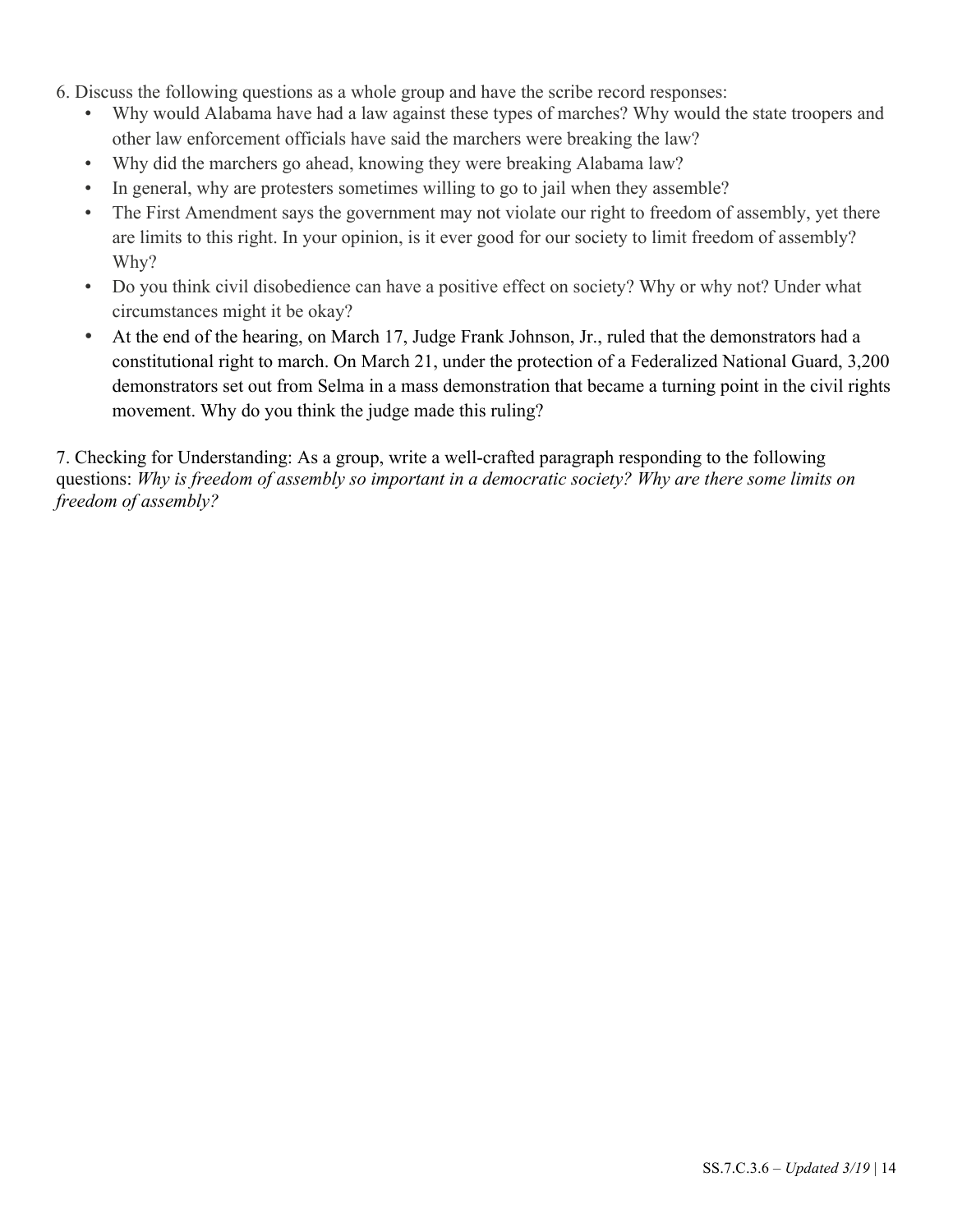

John Lewis (in the foreground) being beaten by state troopers, March 7, 1965



Six months after "Bloody Sunday," President Lyndon B. Johnson signed into law the Voting Rights Act. One of the pens used by the President hangs framed today in the living room of Representative John Lewis, Fifth U.S. Congressional District of Georgia. He has been elected to that office nine times.

John Lewis (left) and Hosea Williams, July 26, 1965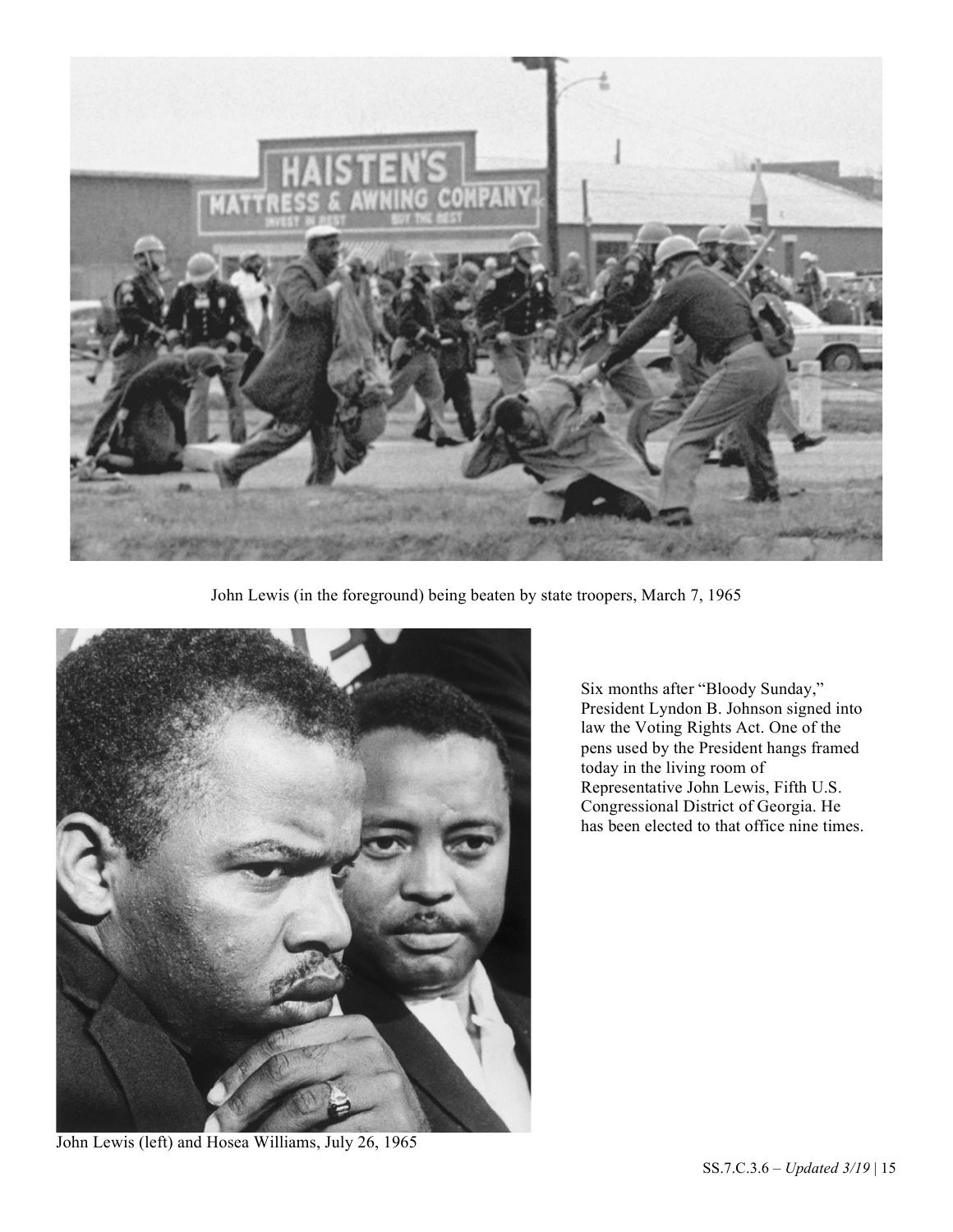# *CASE STUDY 3: WAR VS. INDIVIDUAL RIGHTS*

This case study focuses on the following civics vocabulary term:

forced internment - the confinement of a group of people, especially during a war

1. To begin this case study, determine a group leader and scribe. The leader will pose the following questions for discussion and the scribe will record responses.

- What do you think when you hear the term "individual rights"?
- Are individual rights important to you? Why?
- Do you have a specific individual right that is important to you? Why is it important?
- What would you do if someone attempted to take that right away from you or break it up in some way?
- What if the U.S. was at war? Would you be willing to have that right taken away from you? Why or why not?
- Under what circumstances do you think the U.S. government has the right to take away or limit individual rights during wartime?

2. Read Executive Order 9066 together in your group. Pretend that your group represents a journalist working for a major radio station news program. One of your contacts in the White House has leaked a copy of this document and told you it would be issued and announced in one week. Discuss what would you report about it by gathering evidence from your text and answering the following questions.

| Question                                | Evidence from Text | Answer |
|-----------------------------------------|--------------------|--------|
| What will this                          |                    |        |
| Executive Order do?                     |                    |        |
|                                         |                    |        |
| What reasons are                        |                    |        |
| used to justify this<br>order?          |                    |        |
|                                         |                    |        |
| To whom did                             |                    |        |
| President Roosevelt                     |                    |        |
| give authority to<br>carry out the      |                    |        |
| evacuation?                             |                    |        |
| List two things the                     |                    |        |
| documents tell you<br>about life in the |                    |        |
| United States at the                    |                    |        |
| time they were                          |                    |        |
| written.                                |                    |        |
| According to this                       |                    |        |
| order, what specific                    |                    |        |
| steps does Roosevelt<br>authorize?      |                    |        |
|                                         |                    |        |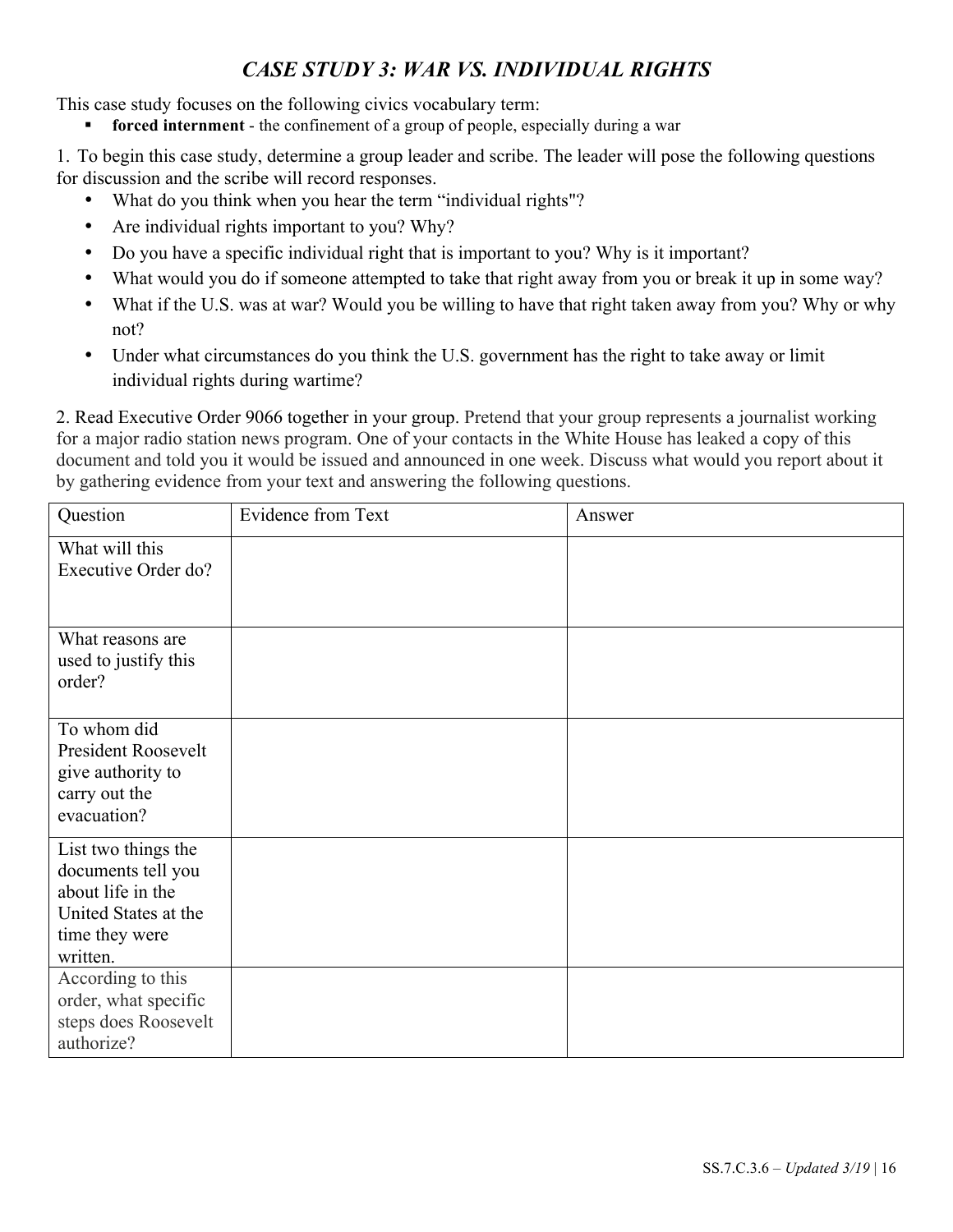Executive Order No. 9066 *The President* Executive Order Authorizing the Secretary of War to Prescribe Military Areas

Whereas the successful prosecution of the war requires every possible protection against espionage and against sabotage to national-defense material, national-defense premises, and national-defense utilities as defined in Section 4, Act of April 20, 1918, 40 Stat. 533, as amended by the Act of November 30, 1940, 54 Stat. 1220, and the Act of August 21, 1941, 55 Stat. 655 (U.S.C., Title 50, Sec. 104);

Now, therefore, by virtue of the authority vested in me as President of the United States, and Commander in Chief of the Army and Navy, I hereby authorize and direct the Secretary of War, and the Military Commanders whom he may from time to time designate, whenever he or any designated Commander deems such action necessary or desirable, to prescribe military areas in such places and of such extent as he or the appropriate Military Commander may determine, from which any or all persons may be excluded, and with respect to which, the right of any person to enter, remain in, or leave shall be subject to whatever restrictions the Secretary of War or the appropriate Military Commander may impose in his discretion. The Secretary of War is hereby authorized to provide for residents of any such area who are excluded therefrom, such transportation, food, shelter, and other accommodations as may be necessary, in the judgment of the Secretary of War or the said Military Commander, and until other arrangements are made, to accomplish the purpose of this order. The designation of military areas in any region or locality shall supersede designations of prohibited and restricted areas by the Attorney General under the Proclamations of December 7 and 8, 1941, and shall supersede the responsibility and authority of the Attorney General under the said Proclamations in respect of such prohibited and restricted areas.

I hereby further authorize and direct the Secretary of War and the said Military Commanders to take such other steps as he or the appropriate Military Commander may deem advisable to enforce compliance with the restrictions applicable to each Military area hereinabove authorized to be designated, including the use of Federal troops and other Federal Agencies, with authority to accept assistance of state and local agencies.

I hereby further authorize and direct all Executive Departments, independent establishments and other Federal Agencies, to assist the Secretary of War or the said Military Commanders in carrying out this Executive Order, including the furnishing of medical aid, hospitalization, food, clothing, transportation, use of land, shelter, and other supplies, equipment, utilities, facilities, and services.

This order shall not be construed as modifying or limiting in any way the authority heretofore granted under Executive Order No. 8972, dated December 12, 1941, nor shall it be construed as limiting or modifying the duty and responsibility of the Federal Bureau of Investigation, with respect to the investigation of alleged acts of sabotage or the duty and responsibility of the Attorney General and the Department of Justice under the Proclamations of December 7 and 8, 1941, prescribing regulations for the conduct and control of alien enemies, except as such duty and responsibility is superseded by the designation of military areas hereunder.

Franklin D. Roosevelt The White House, February 19, 1942. [F.R. Doc. 42–1563; Filed, February 21, 1942; 12:51 p.m.] Source: Executive Order No. 9066, February 19, 1942.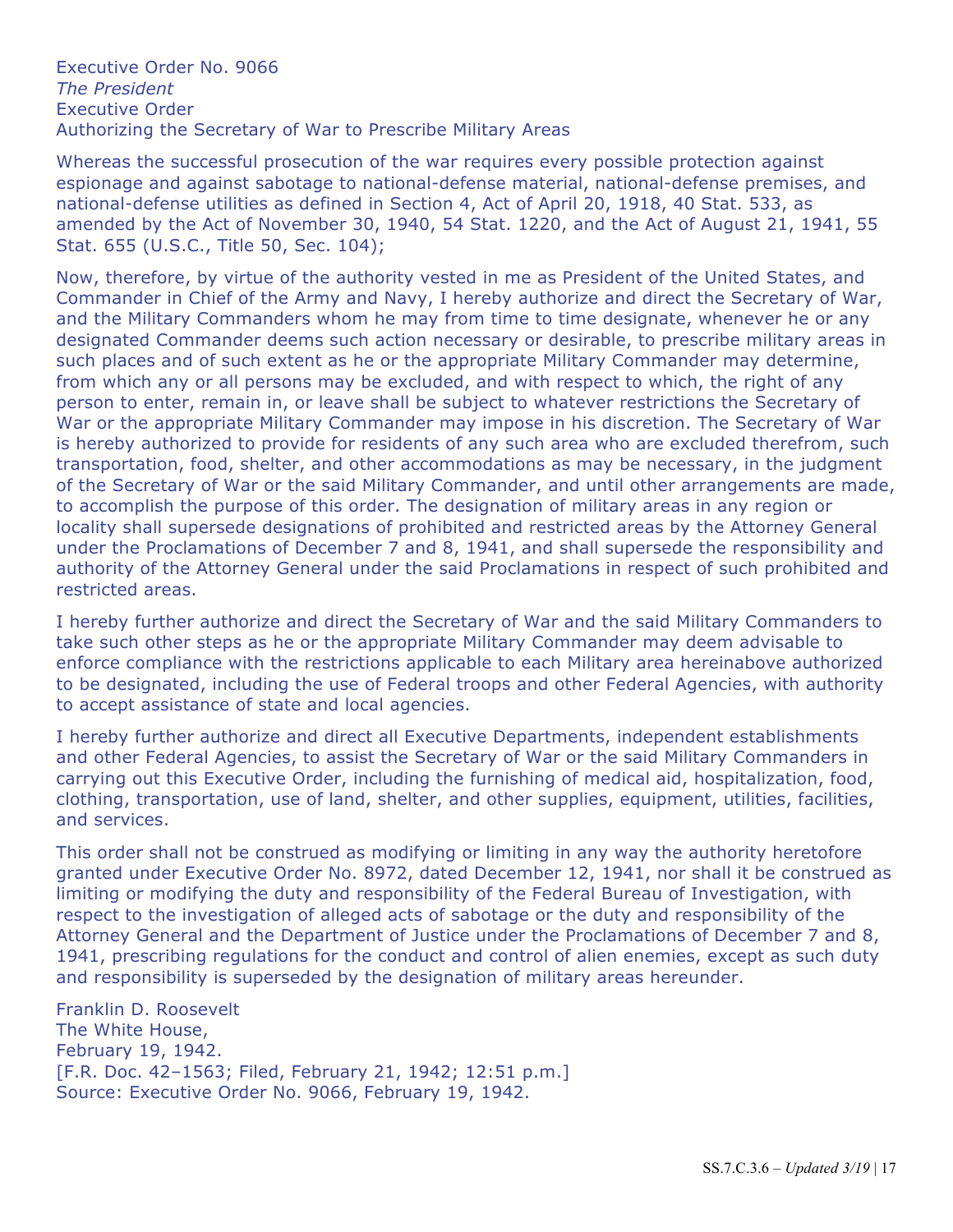3. Now, read the background of this event together as a group:

#### **Background Information**

The Japanese attacked the port of Pearl Harbor, Hawaii, in December 1941. After this, the American government was worried that the West Coast of the United States would also be attacked. Many Americans were angered by the bombing of Pearl Harbor and blamed Japanese Americans who were living in the United States. Some people thought that the many Japanese and Japanese Americans who lived there would help the Japanese military. But at the time, there was no known case of spying from any person of Japanese descent. In February, 1942, President Franklin D. Roosevelt signed Executive Order 9066. This order allowed the military to use curfews and to move Japanese and Japanese Americans to special camps. Japanese Americans were only allowed to bring very basic items with them. Moving people to camps is called forced internment. Fred Korematsu was an American citizen. He was born in America and had Japanese parents. He wanted to be in the United States military, but he was not healthy enough. Korematsu did not want to go to the internment camps. He moved away and changed the way he looked to avoid the order. But he was arrested later and sent to a camp.

Korematsu took his case to the courts. He said that Congress, the President, and the military authorities did not have the power to send people to internment camps. He also said that the government was discriminating against him because of his race.

The government argued that the evacuation of all Japanese Americans was necessary because there was evidence that some were working for the Japanese government. The government said that because there was no way to tell the loyal from the disloyal, all Japanese Americans had to be treated as though they were disloyal. The federal appeals court agreed with the government. Korematsu appealed this decision, and the case came before the U.S. Supreme Court.

4. As a group, answer the following questions:

- Why was Korematsu (and other people of Japanese descent) forced to go to an internment camp? What is the in text to help you answer this question?
- Look at a copy of the Constitution. Which part (Article and Section) describes the war power of the President? Which Article and Section describe the war powers of the Congress? What are the war powers of the President and Congress?
- The United States was also at war with Germany and Italy. People of German and Italian descent were also interned in the United States, but there were fewer people interned from these groups than who had Japanese ancestors. Why do you think people whose ancestors were from Japan were treated differently?
- In times of war, governments have to balance the safety of the country with citizens' rights. In your opinion, did internment of Japanese descendants strike a good balance?

5. The following table lists arguments in the *Korematsu* v. *United States* U.S. Supreme court case. Read through each argument and decide whether it supports **Korematsu's side against internment** (K), **the United States' side in favor of internment** (US), **both sides** (BOTH), or **neither side** (N). In the column labeled "Decision" place a K, US, B or N to mark your answer.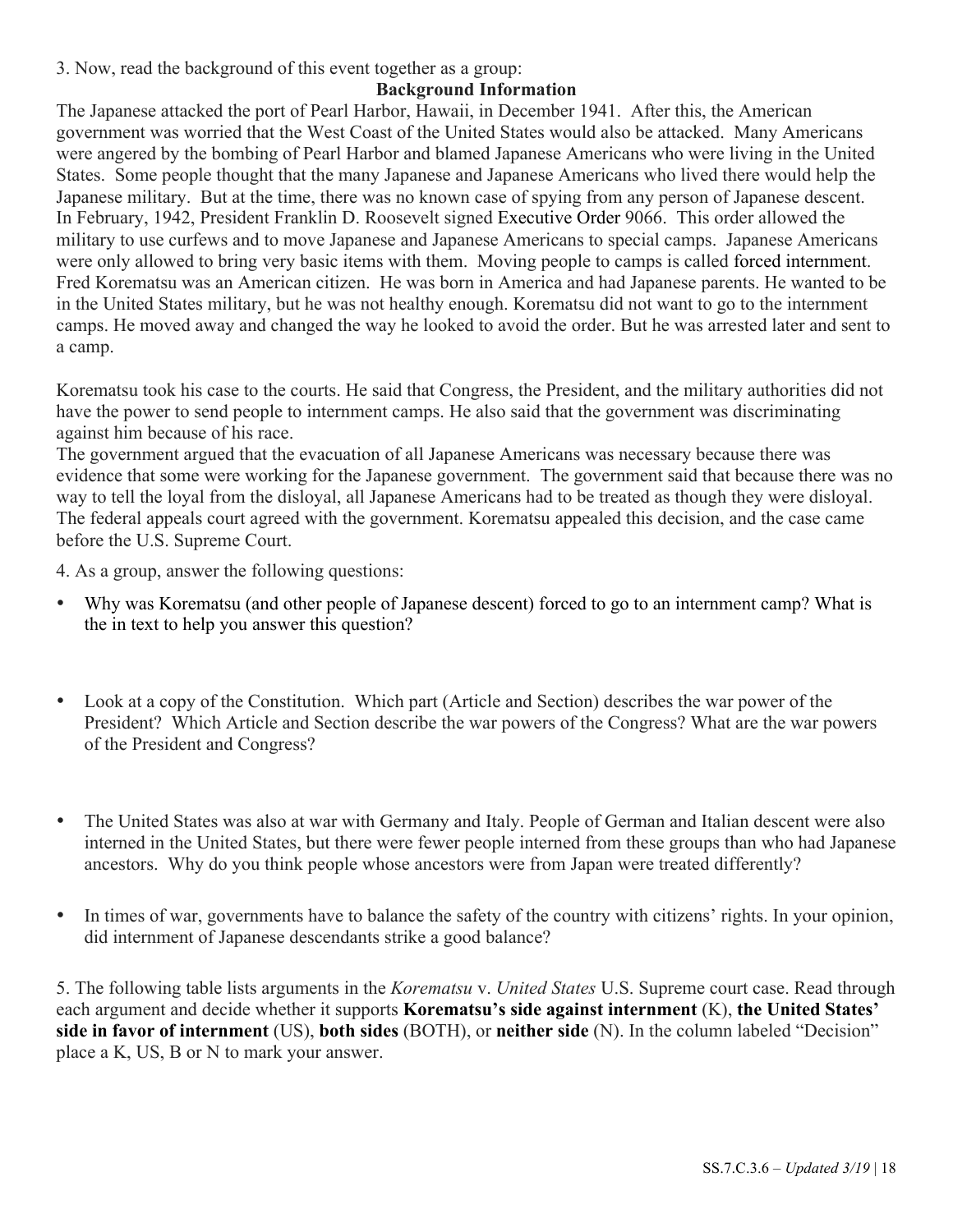| Argument                                                                                                                                                                                                                                                                                                                                                                                                                     | Decision |
|------------------------------------------------------------------------------------------------------------------------------------------------------------------------------------------------------------------------------------------------------------------------------------------------------------------------------------------------------------------------------------------------------------------------------|----------|
| The Fifth Amendment of the Constitution states: No person shall be deprived of life,<br>liberty, or property, without due process of law                                                                                                                                                                                                                                                                                     |          |
| By subjecting Japanese and Japanese Americans to internment as a group, the United<br>States has denied them due process of law. Proper due process requires individuals to be<br>proven guilty through individual, established procedures.                                                                                                                                                                                  |          |
| The Fourteenth Amendment of the Constitution states: No State shalldeny to any<br>person within its jurisdiction the equal protection of the laws.                                                                                                                                                                                                                                                                           |          |
| Though the Fourteenth Amendment refers to states, it also applies (through the Fifth<br>Amendment) to the federal government. The government is obliged to provide equal<br>rights; if the rights of a particular racial group are taken away, the reason for doing so<br>must pass the highest possible standards.                                                                                                          |          |
| Article II, Section 2 of the Constitution gives the President the power as commander in<br>chief of the military. Commanding the military includes issuing orders as necessary to<br>help the military carry out its duties to protect the nation. Such orders include Executive<br>Order 9066, which specifically allowed restrictions on the movement and presence of<br>groups of people in certain areas of the country. |          |
| German Americans and Italian Americans were treated differently from the Japanese<br>during World War II. Though some were interned and suffered discrimination, they were<br>not gathered up as a group without hearing or evidence as the Japanese were.                                                                                                                                                                   |          |
| In Hirabayashi v. United States (1943), the Supreme Court supported the conviction of a<br>Japanese American who violated a curfew order imposed through the same presidential<br>Executive Order and Congressional Act at issue in this case.                                                                                                                                                                               |          |
| No Japanese or Japanese American had been accused of or convicted for espionage or<br>sabotage in the months between the attack on Pearl Harbor and the beginning of<br>internment.                                                                                                                                                                                                                                          |          |
| There was no evidence that Fred Korematsu engaged in any spying or criminal activity.                                                                                                                                                                                                                                                                                                                                        |          |
| The armed services must protect a society, not merely its Constitution.                                                                                                                                                                                                                                                                                                                                                      |          |
| We may not be able to keep military actions within the boundaries of the Constitution, but<br>that does not mean that the Constitution should be misused to approve of everything the<br>military thinks is necessary.                                                                                                                                                                                                       |          |
| If the Supreme Court issues a ruling supporting racial discrimination in this case, it<br>becomes a principle for supporting racial discrimination in any case where an urgent need<br>is claimed.                                                                                                                                                                                                                           |          |

6. Discuss in your group how you think you would rule on the case. You may come to a consensus, or you may take a vote and have a split decision. What is the reason for your opinion? Now look at the actual ruling: https://www.oyez.org/cases/1940-1955/323us214.

How does the U.S. Supreme Court's ruling compare to the group's decision?

7. Checking for Understanding: As a group, write a well-crafted paragraph responding to the following questions: *Why are individual rights important to a democratic society in wartime? Why are there some limits on these rights?*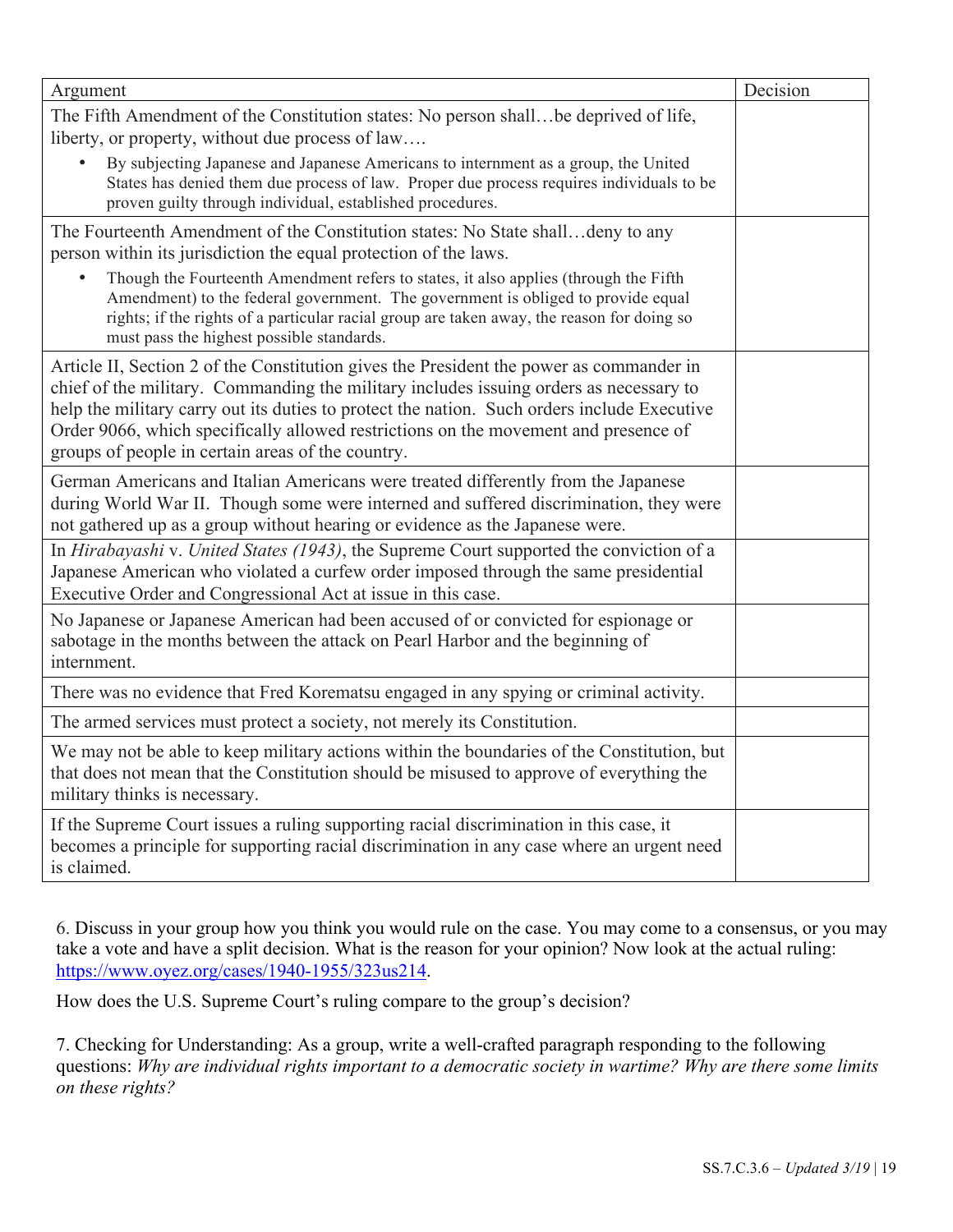# *Presentation Guidelines*

- **What is the "story" in your case study? Tell us about the main events and characters, when and where the events took place, etc.**
- **What are the civics content vocabulary terms for the case study? How are they related to the case?**
- **How was the judicial branch of government involved in the case?**
- **What is the main constitutional right that your case study focuses on?**
- **What is the conflict in the case study?**
- **How does your case study illustrate the difficulty of balancing individual rights and the needs of society?**
- **Why is the individual right that your case focuses on important to a democratic society?**
- **Why are there some limits on the right that your case focuses on?**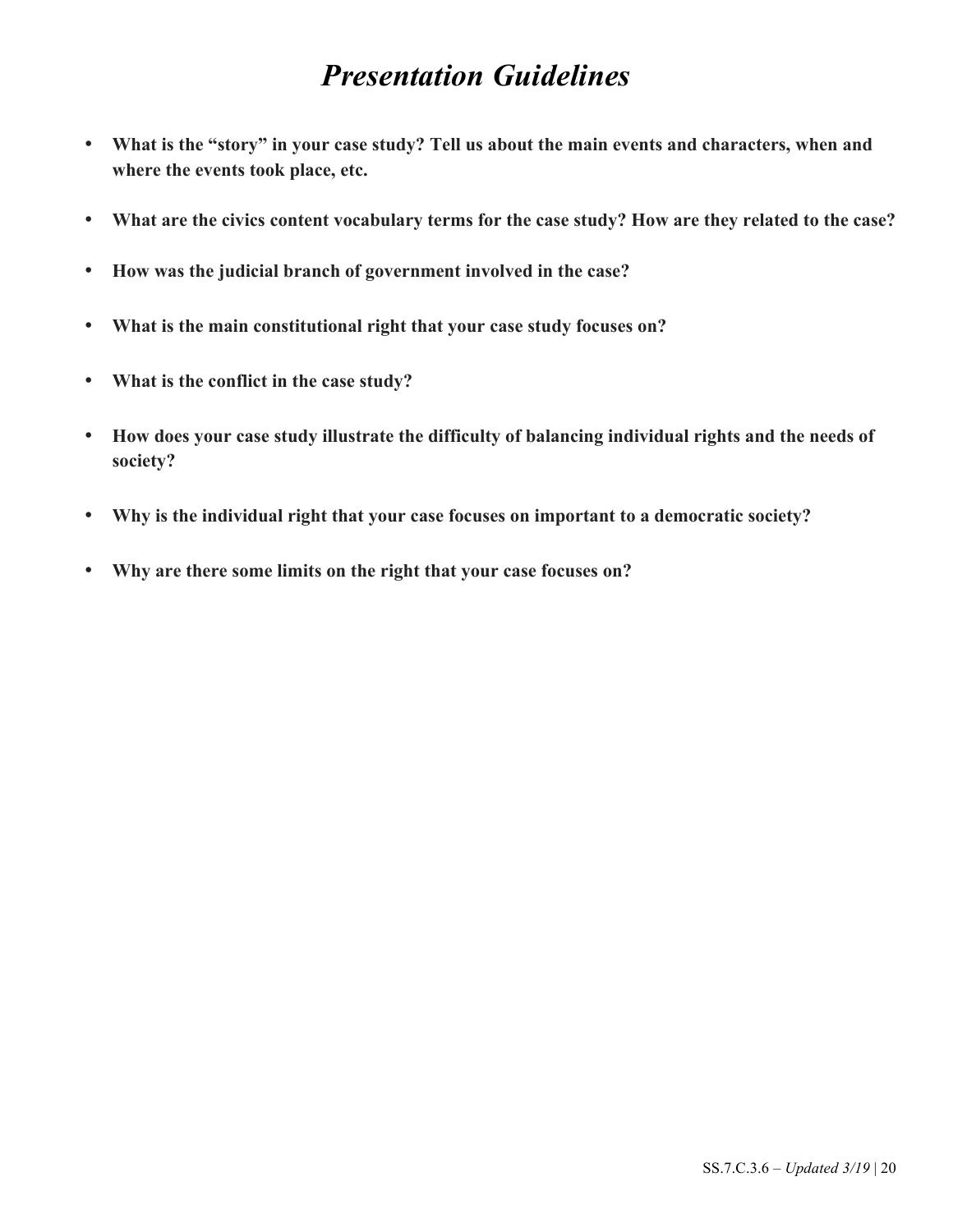# *Response Worksheet*

| <b>Case Study</b>                         | Main<br><b>Events/People in</b><br><b>Case Study</b> | <b>Civics Content</b><br><b>Vocabulary for</b><br>this case | Main<br>Constitutional<br><b>Right the Case</b><br><b>Study Focuses On</b> | <b>Conflict in Case</b><br><b>Study (Conflict</b><br><b>Between Rights)</b> | How is the<br>constitutional<br>right being<br>exercised or<br>infringed in this<br>case? | What is the<br>impact of the<br>government<br>upholding or<br>restricting this<br>right? |
|-------------------------------------------|------------------------------------------------------|-------------------------------------------------------------|----------------------------------------------------------------------------|-----------------------------------------------------------------------------|-------------------------------------------------------------------------------------------|------------------------------------------------------------------------------------------|
| <b>Property</b><br>rights                 |                                                      |                                                             |                                                                            |                                                                             |                                                                                           |                                                                                          |
| Freedom<br>of<br>assembly                 |                                                      |                                                             |                                                                            |                                                                             |                                                                                           |                                                                                          |
| <b>Individual</b><br>rights in<br>wartime |                                                      |                                                             |                                                                            |                                                                             |                                                                                           |                                                                                          |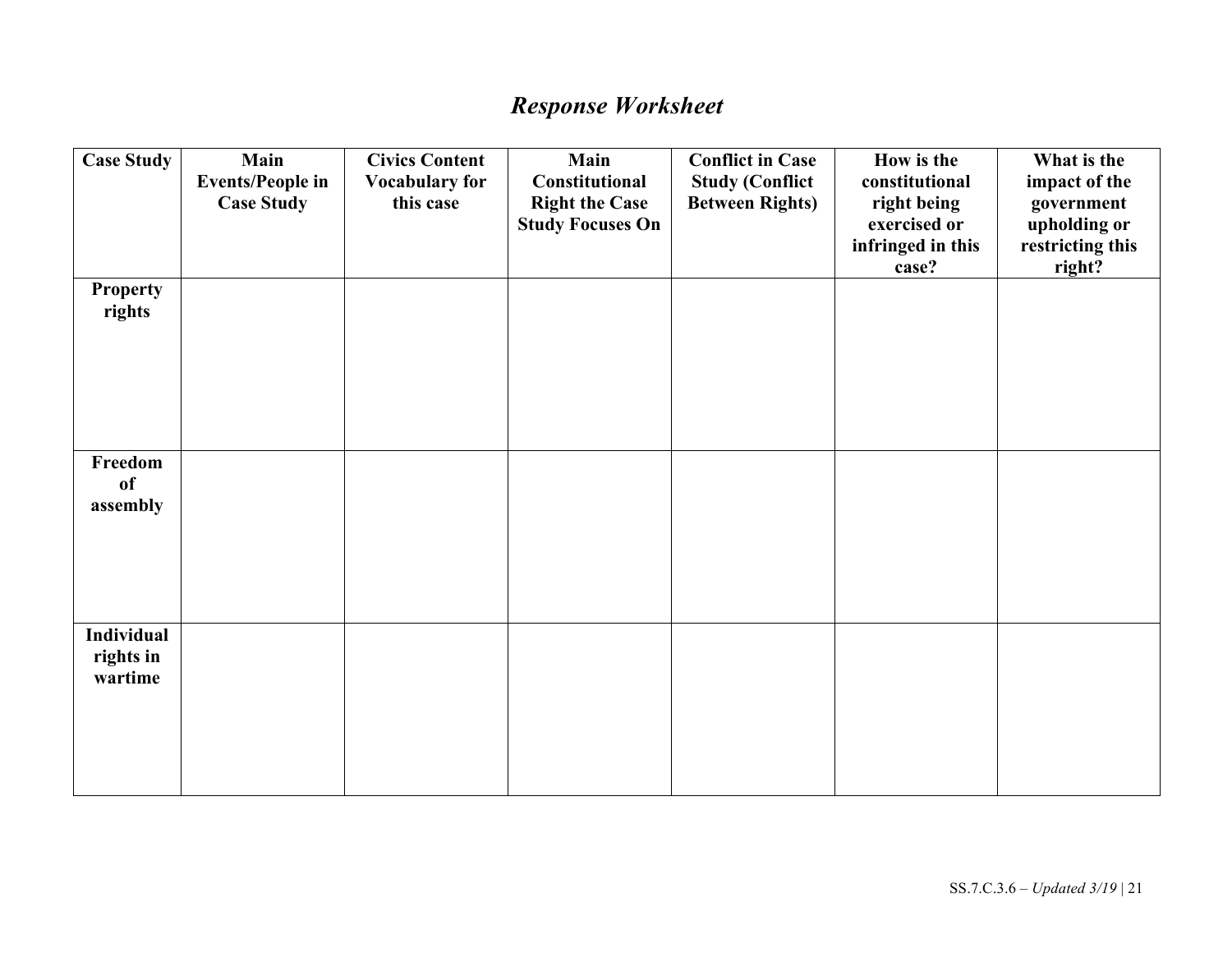#### *Sources*

Case Study #1: "Honoring Property Rights" Lesson Plan:

http://constitutioncenter.org/learn/educational-resources/lesson-plans/honoring-property-rights,

Accessed April 2013

and http://www.billofrightsinstitute.org

"What is Public Use" Lesson Plan:

http://constitutioncenter.org/learn/educational-resources/lesson-plans/what-is-public-use, Accessed April 2013

and http://www.billofrightsinstitute.org

Houston Chronicle Article for Case Study 1#: http://www.chron.com/news/nation-

world/article/Supreme-Court-set-to-consider-hearings-in-key-1636842.php

Case Study #2: "Eyewitness: Confrontations for Justice":

http://www.archives.gov/exhibits/eyewitness/html.php?section=2

Case Study #3: Korematsu v. United States Lesson Plan:

http://www.streetlaw.org/en/landmark/cases/korematsu\_v\_united\_states#Tab=Teaching

Korematsu v. United States: https://www.oyez.org/cases/1940-1955/323us214

Primary Source Analysis Questions:

http://www.archives.gov/education/lessons/worksheets/document.html

Photograph Analysis Questions:

http://www.archives.gov/education/lessons/worksheets/photo\_analysis\_worksheet.pdf Executive Order 9066:

http://www.pbs.org/childofcamp/history/eo9066.html and http://historymatters.gmu.edu/d/5154/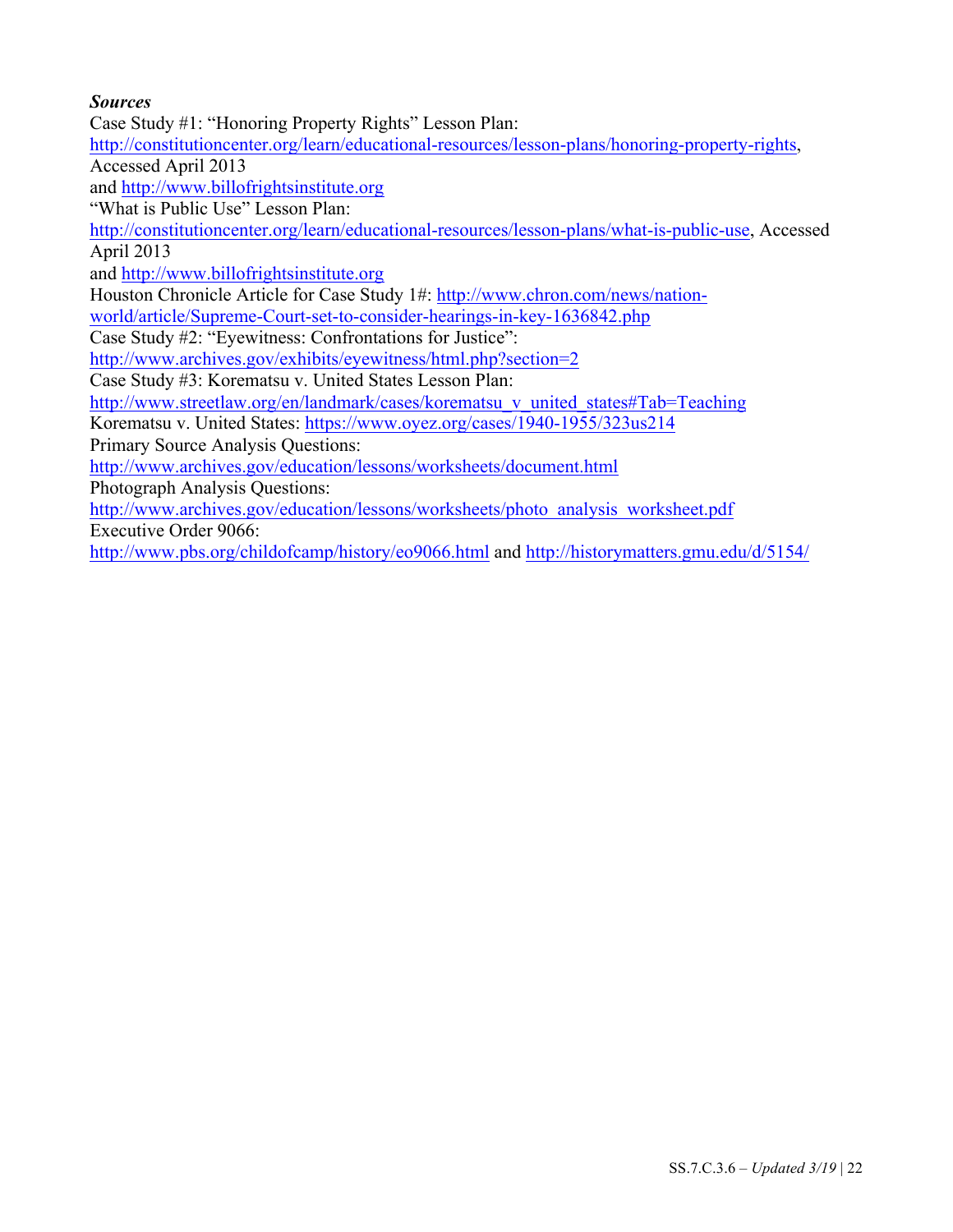# *CASE STUDY 1: PROPERTY RIGHTS – Sample Answers*

2. Let's take a look at the Founders' ideas about property and the basis of their ideas on the natural rights philosophy of John Locke. Read the following quotations from James Madison's essay on property from 1792, highlight or mark text in the quotation that helps you summarize the main idea, and then write the main idea in your own words.

| Quotation                                                                                                                                                             | Summary In Your Own Words                                               |
|-----------------------------------------------------------------------------------------------------------------------------------------------------------------------|-------------------------------------------------------------------------|
| "A man has a property in his opinions and the free<br>communication of them."                                                                                         | A man owns his opinions and has freedom in sharing his opinions.        |
| "[Property] embraces everything to which a man<br>may attach value and have a right, and which leaves<br>to everyone else the like advantage."                        | Everyone is entitled to the right to own property                       |
| "As a man is said to have a right to his property, he<br>may equally be said to have a property in his rights."                                                       | A man has a right to property and owns his rights.                      |
| "Where an excess of power prevails, property of no<br>sort is duly respected. No man is safe in his<br>opinions, his person, his faculties, or his<br>possessions."   | When there is too much government power, man's rights are<br>infringed. |
| [From the Virginia Convention]: "The rights of<br>persons, and the rights of property, are the objects,<br>for the protection of which Government was<br>instituted." | Government was formed to protect the rights of people and<br>property.  |

3. Based on your understanding of the quotations, answer the following questions:

- If Madison were asked the same question you were asked at the beginning of this lesson—"What is property?"—what do you imagine he would say? *Property is man's opinions and whatever else he places value.*
- Do you agree with Madison that a man has "a property in his rights"? What do you think he means? *He means that man owns his rights.*
- What do you think that Madison wanted the government to protect—rights or physical property or both? *Both*
- Why would Madison say a guaranteed right to private property is a protection against tyranny or government oppression? *By protecting the right to private property, the government is respecting individual rights.*
- What kinds of property rights are enumerated and protected in the Bill of Rights? *Fifth Amendment protections that life, liberty or property may not be taken without due process of law and that private property may not be taken for public use without just compensation.*

5. To learn more about this case, let's read a short article from the Houston Chronicle: "Supreme Court set to consider hearings in key cases" (*Houston Chronicle*, September 24, 2004). While reading, we will highlight evidence that helps us answer each question. Then, we will answer each question in our own words.

| <b>Article Question</b>                                               | <b>Evidence from Text</b>                                                                                                                                                                               |
|-----------------------------------------------------------------------|---------------------------------------------------------------------------------------------------------------------------------------------------------------------------------------------------------|
| What businesses does the city plan to build in place of<br>the homes? | converting the neighborhood into trendy condominiums                                                                                                                                                    |
| Why does the city of New London want to get rid of the<br>homes?      | city of New London can take her land away and sell it to real<br>estate developers because they promise to pay more taxes and<br>create jobs by converting the neighborhood into trendy<br>condominiums |
| Why do the residents oppose the taking of homes in<br>Fort Trumbull?  | The idea that the government can kick you out of your home<br>because they want expensive condos in your neighborhood<br>really scares people                                                           |
| Why do you think the Supreme Court decided to hear<br>this case?      | Possibly because the term "public use" is in question in this<br>case.                                                                                                                                  |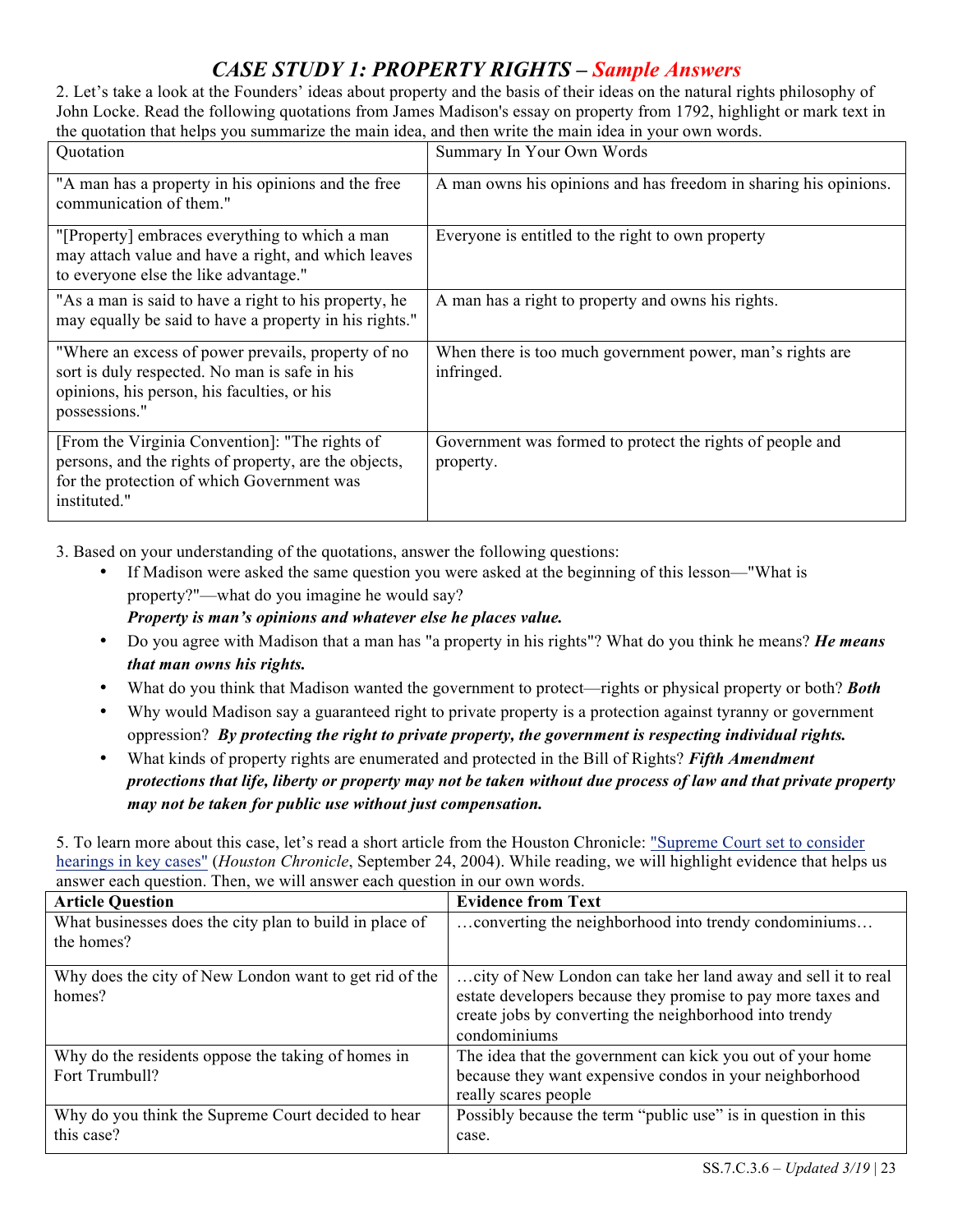| <b>Extension Questions</b>                                      |  |  |  |
|-----------------------------------------------------------------|--|--|--|
| The needs of the public may change over time and this gives the |  |  |  |
| government flexibility. In order for the government to take     |  |  |  |
| private property, they must provide compensation to do so.      |  |  |  |
|                                                                 |  |  |  |
|                                                                 |  |  |  |
|                                                                 |  |  |  |
|                                                                 |  |  |  |

7. Now read this brief summary of the *Kelo v. City of New London* case and the Supreme Court's actual ruling: http://www.oyez.org/cases/2000-2009/2004/2004\_04\_108. Answer the following questions:

• What was the Supreme Court's ruling? What reason did the Supreme Court give for its decision? *The Court ruled in favor of the City of New London. Their reason was that the city was not taking the land simply to benefit a certain group of private individuals, but was following an economic development plan.*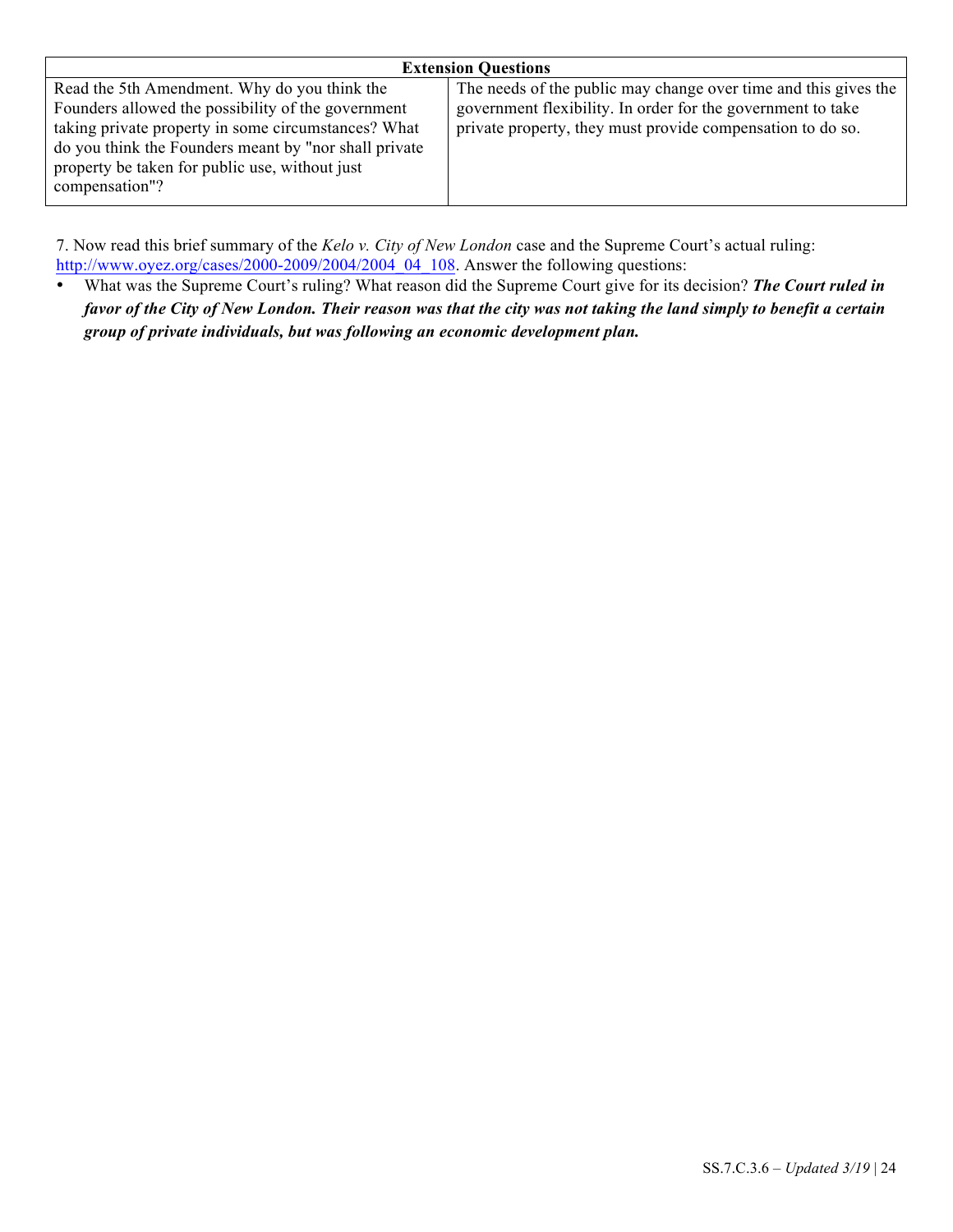# *CASE STUDY 2: FREEDOM OF ASSEMBLY - Sample Answers*

2.

As a group, summarize the main idea: Hosea Williams and John Lewis were leading a march from Selma, AL to Montgomery, AL in support of voting rights. They were ordered to stop marching by Alabama state troopers. They were attacked by the troopers before the two-minute warning was over.

#### 4. Answer the following questions about the EXCERPTS Question Answer What are three things that you think are important from these excerpts? How close did you approach to these officers before your line stopped? We were able to move about fifty feet, and at that time a State Trooper made announcement on a bullhorn or megaphone and he said, "This march will not continue." Lewis: He said, "I am Major Cloud, and this is an unlawful assembly. This demonstration will not continue. You have been banned by the Governor. Mr. Williams said, "Mr. Major, I would like to have a word, can we have a word?" And he said, "No, I will give you two minutes to leave." Why do you think the excerpts were written? They are a transcript of a testimony about the event. What evidence in the excerpts helps you know why they were written? These pages show the questions posed by Attorney Hall and John Lewis's responses. At the end of the hearing, on March 17, Judge Frank Johnson, Jr., ruled that the demonstrators had a constitutional right to march; List two things the excerpts tell you about life in the United States at the time they were written. The fact that they were not allowed to march. The fact that the march ended in violence. Write a question that is left unanswered by the excerpts. Why was the march considered unlawful assembly?

#### 5. Answer the following questions about the PHOTOGRAPHS $\cdot$

| Question                          | Photograph of John Lewis being beaten by<br>state troopers             | Photograph of John Lewis and Hosea<br>Williams |
|-----------------------------------|------------------------------------------------------------------------|------------------------------------------------|
| What people are in the<br>photos? | John Lewis, other participants in the march<br>and the state troopers. | John Lewis and Hosea Williams                  |
| What objects are in the           | mattress company, car, weapons, men                                    | a sign behind both men and the shoulder of a   |
| photos?                           | holding a coat/cloth                                                   | third man                                      |
| What activities are going         | The state trooper is holding someone (John                             | They are focusing their attention on           |
| on in the photos?                 | Lewis) on the ground.                                                  | something or someone.                          |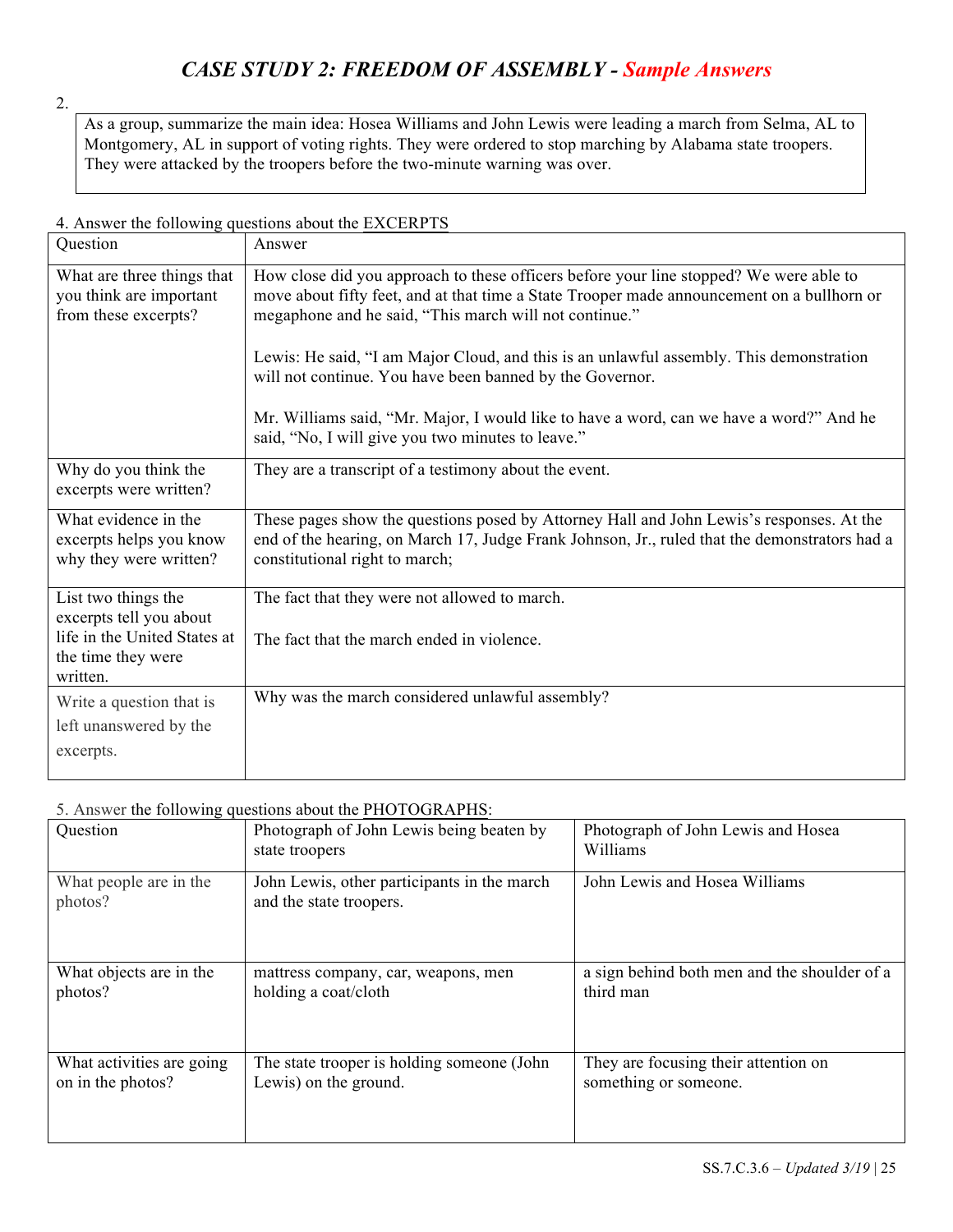- 6. Discuss the following questions as a whole group and have the scribe record responses:
	- Why would Alabama have had a law against these types of marches? Why would the state troopers and other law enforcement officials have said the marchers were breaking the law? *To avoid any violence that might result from an assembly.*
	- Why did the marchers go ahead, knowing they were breaking Alabama law? *They were expressing their constitutional right to freedom of assembly.*
	- In general, why are protesters sometimes willing to go to jail when they assemble? *They believe in their constitutional right to assemble.*
	- The First Amendment says the government may not violate our right to freedom of assembly, yet there are limits to this right. In your opinion, is it ever good for our society to limit freedom of assembly? Why?
	- Do you think civil disobedience can have a positive effect on society? Why or why not? Under what circumstances might it be okay? *Civil disobedience can impact change in the government by creating an awareness of issues.*
	- At the end of the hearing, on March 17, Judge Frank Johnson, Jr., ruled that the demonstrators had a constitutional right to march. On March 21, under the protection of a Federalized National Guard, 3,200 demonstrators set out from Selma in a mass demonstration that became a turning point in the civil rights movement. Why do you think the judge made this ruling? *Due to the fact that they were peacefully assembled.*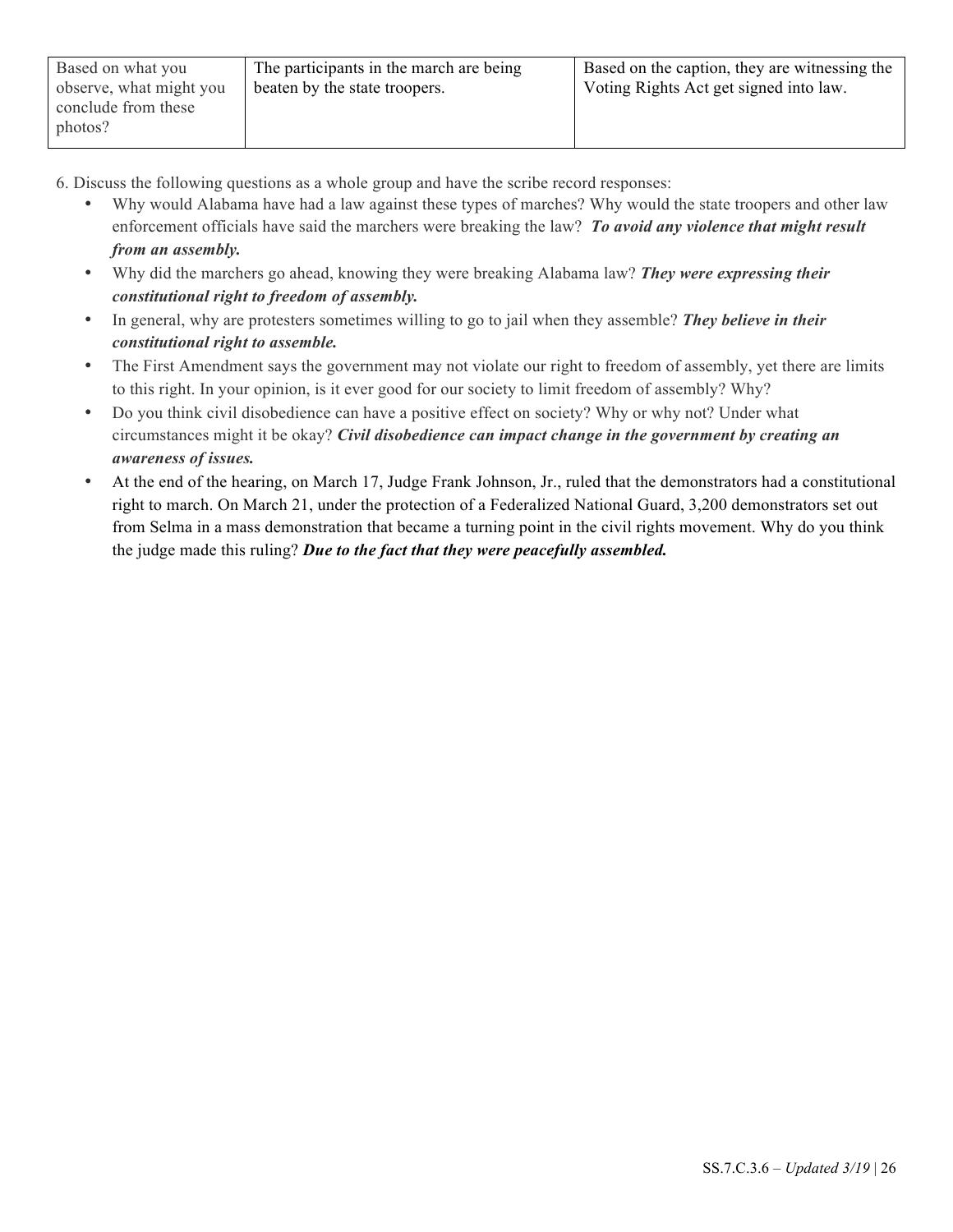### *CASE STUDY 3: WAR VS. INDIVIDUAL RIGHTS - Sample Answers*

This case study focuses on the following civics vocabulary term:

**forced internment** - the confinement of a group of people, especially during a war

#### 2. Executive Order 9066

| Question                                                                                                                    | <b>Evidence from Text</b>                                                                                                                                                                                                                                                                                                                                                                                                                                                                                                         | Answer                                                                                                                                                                               |
|-----------------------------------------------------------------------------------------------------------------------------|-----------------------------------------------------------------------------------------------------------------------------------------------------------------------------------------------------------------------------------------------------------------------------------------------------------------------------------------------------------------------------------------------------------------------------------------------------------------------------------------------------------------------------------|--------------------------------------------------------------------------------------------------------------------------------------------------------------------------------------|
| What will this<br><b>Executive Order</b><br>do?                                                                             | the successful prosecution of the war requires every possible<br>protection against espionage and against sabotageto<br>prescribe military areas in such places and of such extent as<br>he or the appropriate Military Commander may determine,<br>from which any or all persons may be excluded, and with<br>respect to which, the right of any person to enter, remain in,<br>or leave shall be subject to whatever restrictions the<br>Secretary of War or the appropriate Military Commander<br>may impose in his discretion | The President is authorizing the creation<br>of military areas for people who are<br>suspected of espionage or sabotage.                                                             |
| What reasons are<br>used to justify this<br>order?                                                                          | the successful prosecution of the war requires every possible<br>protection against espionage and against sabotage                                                                                                                                                                                                                                                                                                                                                                                                                | The President justifies these actions in<br>order to ensure the success of war.                                                                                                      |
| To whom did<br>President<br>Roosevelt give<br>authority to carry<br>out the<br>evacuation?                                  | I hereby authorize and direct the Secretary of War and the<br>Military Commanders whom he may from time to time<br>designate, I hereby further authorize and direct all<br>Executive Departments, independent establishments and<br>other Federal Agencies                                                                                                                                                                                                                                                                        | The President has given authority to the<br>Secretary of War and the Military<br>Commanders, as well as all Executive<br>Departments and Federal Agencies.                           |
| List two things the<br>document tells you<br>about life in the<br><b>United States at</b><br>the time they were<br>written. | successful prosecution of the war<br>The Secretary of War is hereby authorized to provide for<br>residents of any such area who are excluded therefrom, such<br>transportation, food, shelter, and other accommodations as<br>may be necessary,                                                                                                                                                                                                                                                                                   | The U.S. is at war during this time and<br>residents of the military areas<br>transportation, food, shelter and other<br>accommodations.                                             |
| According to this<br>order, what<br>specific steps does<br>Roosevelt<br>authorize?                                          | The Secretary of War is hereby authorized to provide for<br>residents of any such area who are excluded therefrom, such<br>transportation, food, shelter, and other accommodations as<br>may be necessary, in the judgment of the Secretary of War<br>or the said Military Commander, and until other<br>arrangements are made, to accomplish the purpose of this<br>order.                                                                                                                                                       | The Secretary of War is authorized to<br>create military areas and provide<br>transportation, food, shelter and other<br>accommodations that are necessary for as<br>long as needed. |

4. As a group, answer the following questions:

- Why was Korematsu (and other people of Japanese descent) forced to go to an internment camp? What is the in text to help you answer this question? *The Japanese attacked the port of Pearl Harbor, Hawaii, in December 1941. After this, the American government was worried that the West Coast of the United States would also be attacked. Many Americans were angered by the bombing of Pearl Harbor and blamed Japanese Americans who were living in the United States. Some people thought that the many Japanese and Japanese Americans who lived there would help the Japanese military.*
- Look at a copy of the Constitution. Which part (Article and Section) describes the war power of the President? Which Article and Section describe the war powers of the Congress? What are the war powers of the President and Congress? *Article I, Section 8 of the U.S. Constitution grants Congress the power to declare war, control war funding, raise and support the armed forces, and affirms the "Power…to make all Laws which shall be necessary and proper for carrying into Execution…all other Powers vested by this Constitution in the Government*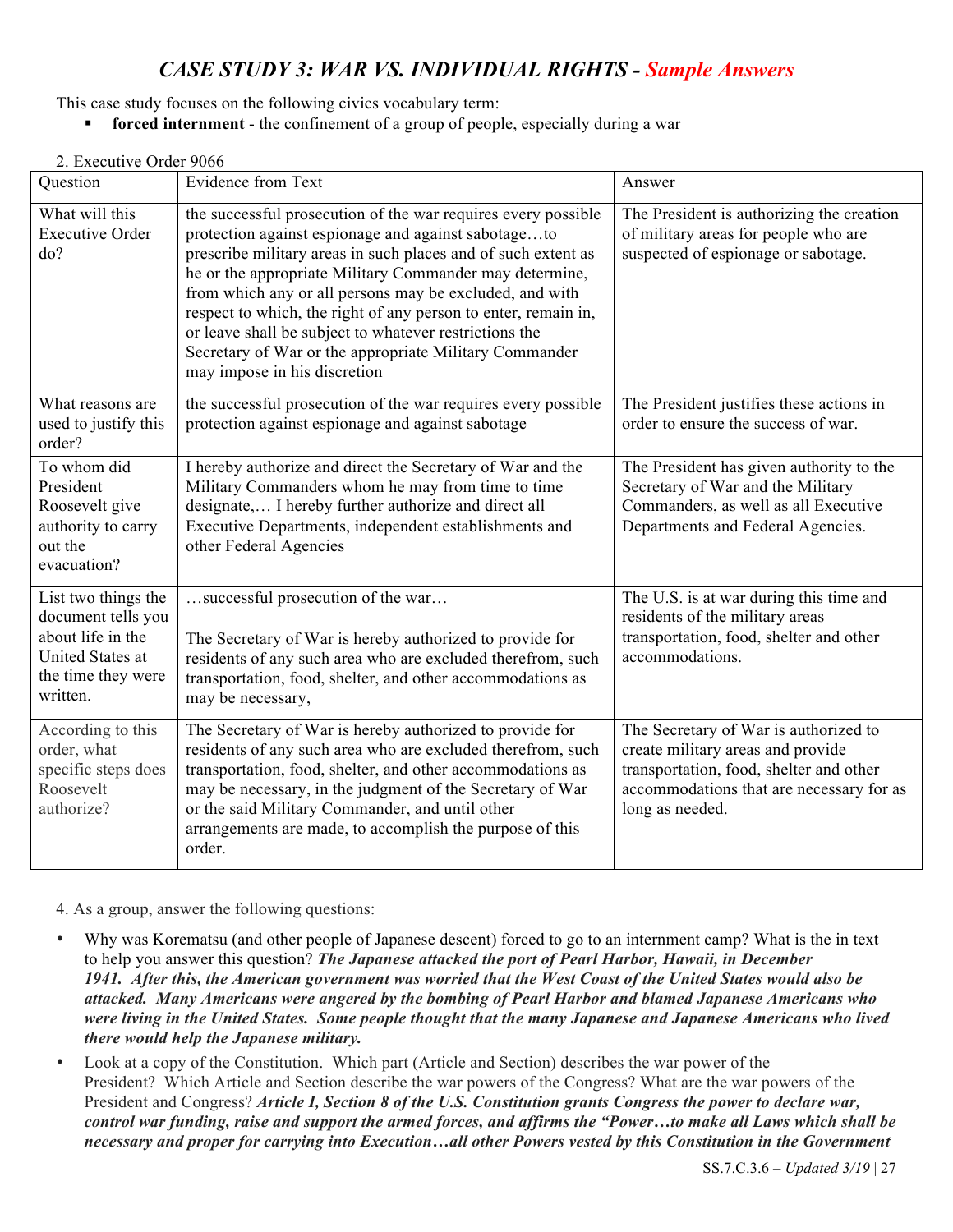*of the United States, or in any Department or Officer thereof." Article II, Section 2 of the U.S. Constitution states that, "The President shall be commander in chief of the Army and Navy of the United States, and of the militia of the several states, when called into the actual service of the United States…"* 

• The United States was also at war with Germany and Italy. People of German and Italian descent were also interned in the United States, but there were fewer people interned from these groups than who had Japanese ancestors. Why do you think people whose ancestors were from Japan were treated differently? *Possibly because the Japanese directly attacked an American navy base. Germany and Italy did not attack American soil.* 

5. The following table lists arguments in the *Korematsu* v. *United States* U.S. Supreme court case. Read through each argument and decide whether it supports **Korematsu's side against internment** (K), **the United States' side in favor of internment** (US), **both sides** (BOTH), or **neither side** (N). In the column labeled "Decision" place a K, US, B or N to mark your answer.

| Argument                                                                                                                                                                                                                                                                                                                                                                                                                  | Decision    |
|---------------------------------------------------------------------------------------------------------------------------------------------------------------------------------------------------------------------------------------------------------------------------------------------------------------------------------------------------------------------------------------------------------------------------|-------------|
| The Fifth Amendment of the Constitution states: No person shallbe deprived of life, liberty, or property,<br>without due process of law                                                                                                                                                                                                                                                                                   | K           |
| By subjecting Japanese and Japanese Americans to internment as a group, the United States has<br>$\bullet$<br>denied them due process of law. Proper due process requires individuals to be proven guilty<br>through individual, established procedures.                                                                                                                                                                  |             |
| The Fourteenth Amendment of the Constitution states: No State shalldeny to any person within its<br>jurisdiction the equal protection of the laws.                                                                                                                                                                                                                                                                        | B           |
| Though the Fourteenth Amendment refers to states, it also applies (through the Fifth<br>Amendment) to the federal government. The government is obliged to provide equal rights; if the<br>rights of a particular racial group are taken away, the reason for doing so must pass the highest<br>possible standards.                                                                                                       |             |
| Article II, Section 2 of the Constitution gives the President the power as commander in chief of the<br>military. Commanding the military includes issuing orders as necessary to help the military carry out its<br>duties to protect the nation. Such orders include Executive Order 9066, which specifically allowed<br>restrictions on the movement and presence of groups of people in certain areas of the country. | <b>US</b>   |
| German Americans and Italian Americans were treated differently from the Japanese during World War<br>II. Though some were interned and suffered discrimination, they were not gathered up as a group without<br>hearing or evidence as the Japanese were.                                                                                                                                                                | K           |
| In Hirabayashi v. United States (1943), the Supreme Court supported the conviction of a Japanese<br>American who violated a curfew order imposed through the same presidential Executive Order and<br>Congressional Act at issue in this case.                                                                                                                                                                            | <b>US</b>   |
| No Japanese or Japanese American had been accused of or convicted for espionage or sabotage in the<br>months between the attack on Pearl Harbor and the beginning of internment.                                                                                                                                                                                                                                          | $\mathbf K$ |
| There was no evidence that Fred Korematsu engaged in any spying or criminal activity.                                                                                                                                                                                                                                                                                                                                     | K           |
| The armed services must protect a society, not merely its Constitution.                                                                                                                                                                                                                                                                                                                                                   | <b>US</b>   |
| We may not be able to keep military actions within the boundaries of the Constitution, but that does not<br>mean that the Constitution should be misused to approve of everything the military thinks is necessary.                                                                                                                                                                                                       | K           |
| If the Supreme Court issues a ruling supporting racial discrimination in this case, it becomes a principle<br>for supporting racial discrimination in any case where an urgent need is claimed.                                                                                                                                                                                                                           | N           |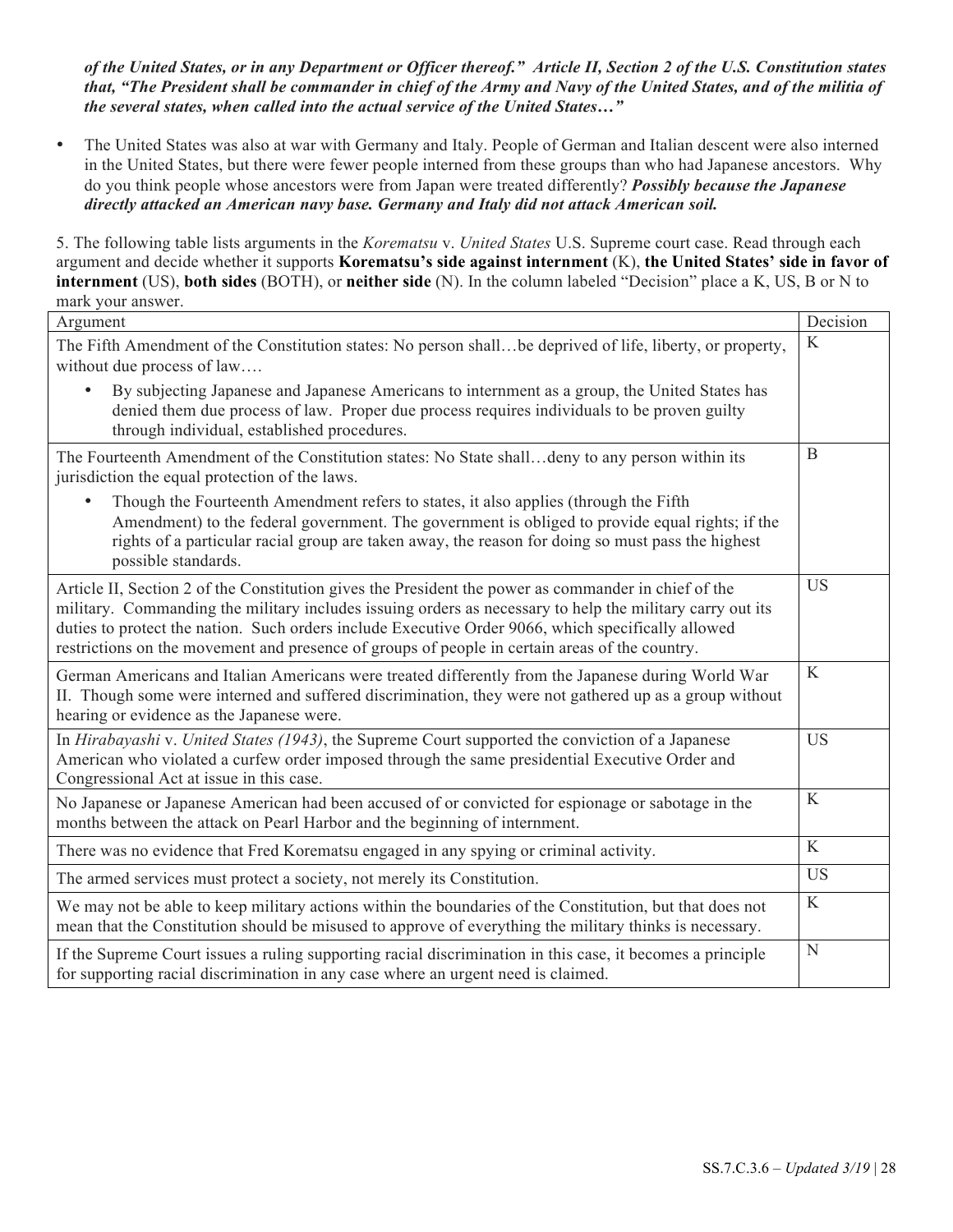# *Response Worksheet – Sample Answers*

| <b>Case Study</b>                         | <b>Main</b><br><b>Events/People in</b>                 | <b>Civics Content</b><br><b>Vocabulary for</b>          | Main<br><b>Constitutional</b>                  | <b>Conflict in Case</b><br><b>Study (Conflict</b>                                                                                                                                 | How is the<br>constitutional                                                                                                                                 | What is the<br>impact of the                                                                                                                                                                                                         |
|-------------------------------------------|--------------------------------------------------------|---------------------------------------------------------|------------------------------------------------|-----------------------------------------------------------------------------------------------------------------------------------------------------------------------------------|--------------------------------------------------------------------------------------------------------------------------------------------------------------|--------------------------------------------------------------------------------------------------------------------------------------------------------------------------------------------------------------------------------------|
|                                           | <b>Case Study</b>                                      | this case                                               | <b>Right the Case</b>                          | <b>Between Rights)</b>                                                                                                                                                            | right being                                                                                                                                                  | government                                                                                                                                                                                                                           |
|                                           |                                                        |                                                         | <b>Study Focuses On</b>                        |                                                                                                                                                                                   | exercised or                                                                                                                                                 | upholding or                                                                                                                                                                                                                         |
|                                           |                                                        |                                                         |                                                |                                                                                                                                                                                   | infringed in this                                                                                                                                            | restricting this                                                                                                                                                                                                                     |
|                                           |                                                        |                                                         |                                                |                                                                                                                                                                                   | case?                                                                                                                                                        | right?                                                                                                                                                                                                                               |
| <b>Property</b><br>rights                 | Kelo v. City of New<br>London                          | economic freedom,<br>eminent domain,<br>property rights | property rights, Fifth<br>Amendment            | eminent domain -<br>What does public use<br>mean when the<br>government wants to<br>take private land for<br>public use?                                                          | The city of New<br>London was exercising<br>its right to take private<br>property for public use.                                                            | Through the Court's<br>decision the city's right<br>of eminent domain was<br>upheld and they were<br>able to develop the<br>land. Individuals lost<br>their homes.                                                                   |
| Freedom<br>of<br>assembly                 | John Lewis and Hosea<br>Williams                       | civil disobedience,<br>freedom of assembly              | freedom of assembly,<br><b>First Amendment</b> | Whether or not the<br>march participants had<br>the right to assemble<br>and march from Selma<br>to Montgomery, AL                                                                | The march participants<br>are assembling and<br>marching to bring<br>awareness to voting<br>rights. The police<br>infringed on their<br>freedom of assembly. | By the government<br>upholding the right of<br>freedom of assembly,<br>they allowed for a<br>group of people to<br>peacefully assemble<br>and march to express<br>their views.                                                       |
| <b>Individual</b><br>rights in<br>wartime | Fred Korematsu<br>Korematsu v. United<br><b>States</b> | forced internment                                       | individual rights                              | Whether or not the US<br>government had the<br>power to force people<br>into internment camps<br>and whether or not<br>Korematsu was<br>discriminated against<br>due to his race. | Japanese Americans<br>individual rights of life<br>and liberty were<br>infringed due to<br>Executive Order 9066.                                             | The impact of the<br>government infringing<br>this right is that<br>thousands of<br>Americans were placed<br>in internment camps,<br>however the<br>government's view<br>was that this was to<br>protect society during<br>war time. |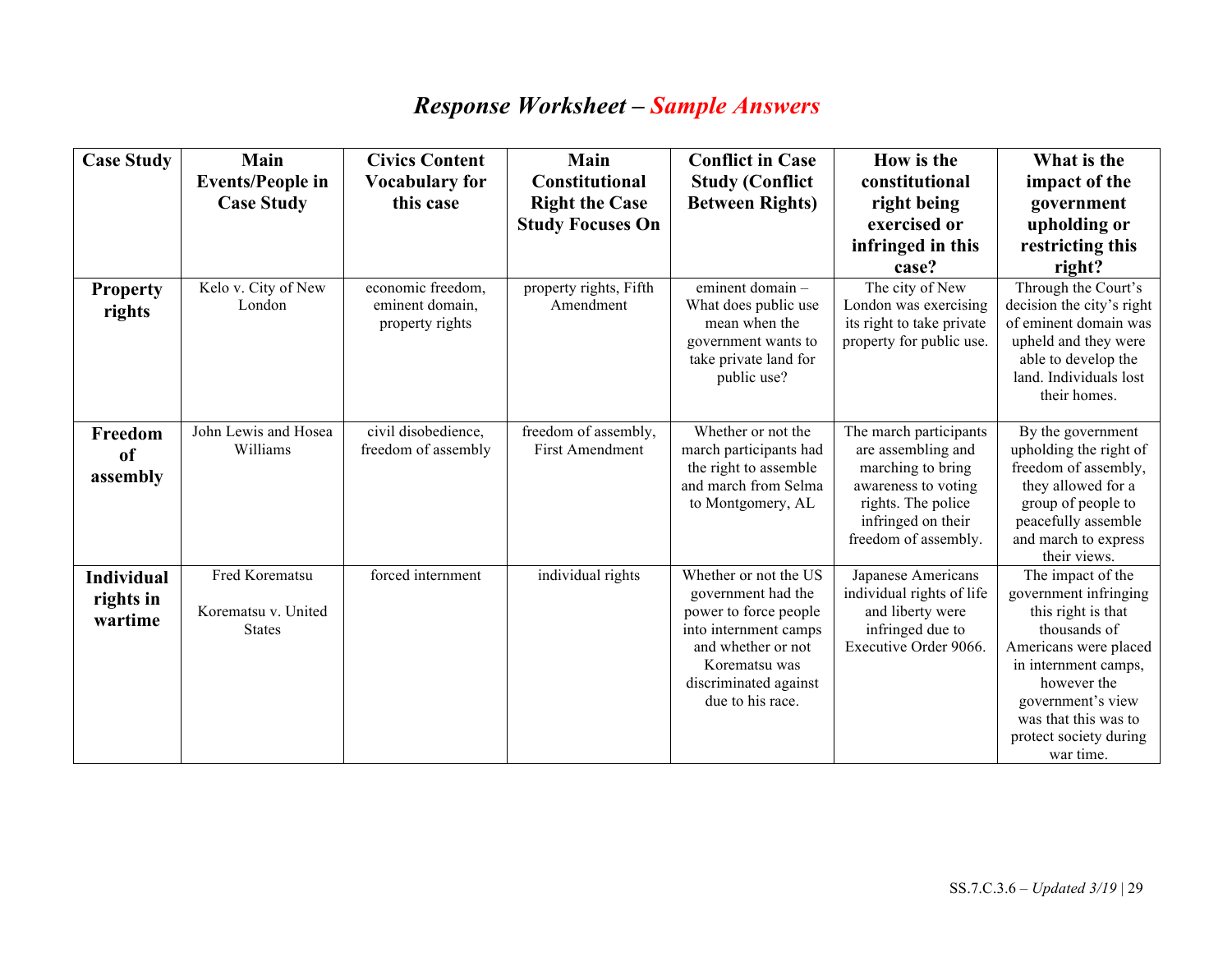### *Civics Content Vocabulary*

| Word/Term       | Part of       | <b>Definition</b>                                                        |
|-----------------|---------------|--------------------------------------------------------------------------|
|                 | <b>Speech</b> |                                                                          |
| civil           | noun          | the refusal to obey certain laws as a form of political protest          |
| disobedience    |               |                                                                          |
| economic        | noun          | the freedom to produce, trade, or use any goods or services in a way     |
| freedom         |               | that is legal                                                            |
| eminent         | noun          | the right of the government to take private property for public use; the |
| domain          |               | Fifth Amendment requires that people be paid fairly (compensated) for    |
|                 |               | their property if it is taken by the government                          |
| forced          | noun          | the confinement of a group of people, especially during a war            |
| internment      |               |                                                                          |
| freedom of      | noun          | the right to hold meetings and form groups without interference by the   |
| assembly        |               | government; guaranteed in the First Amendment                            |
| property rights | noun          | the right to own property; mentioned in the Fifth and Fourteenth         |
|                 |               | Amendments                                                               |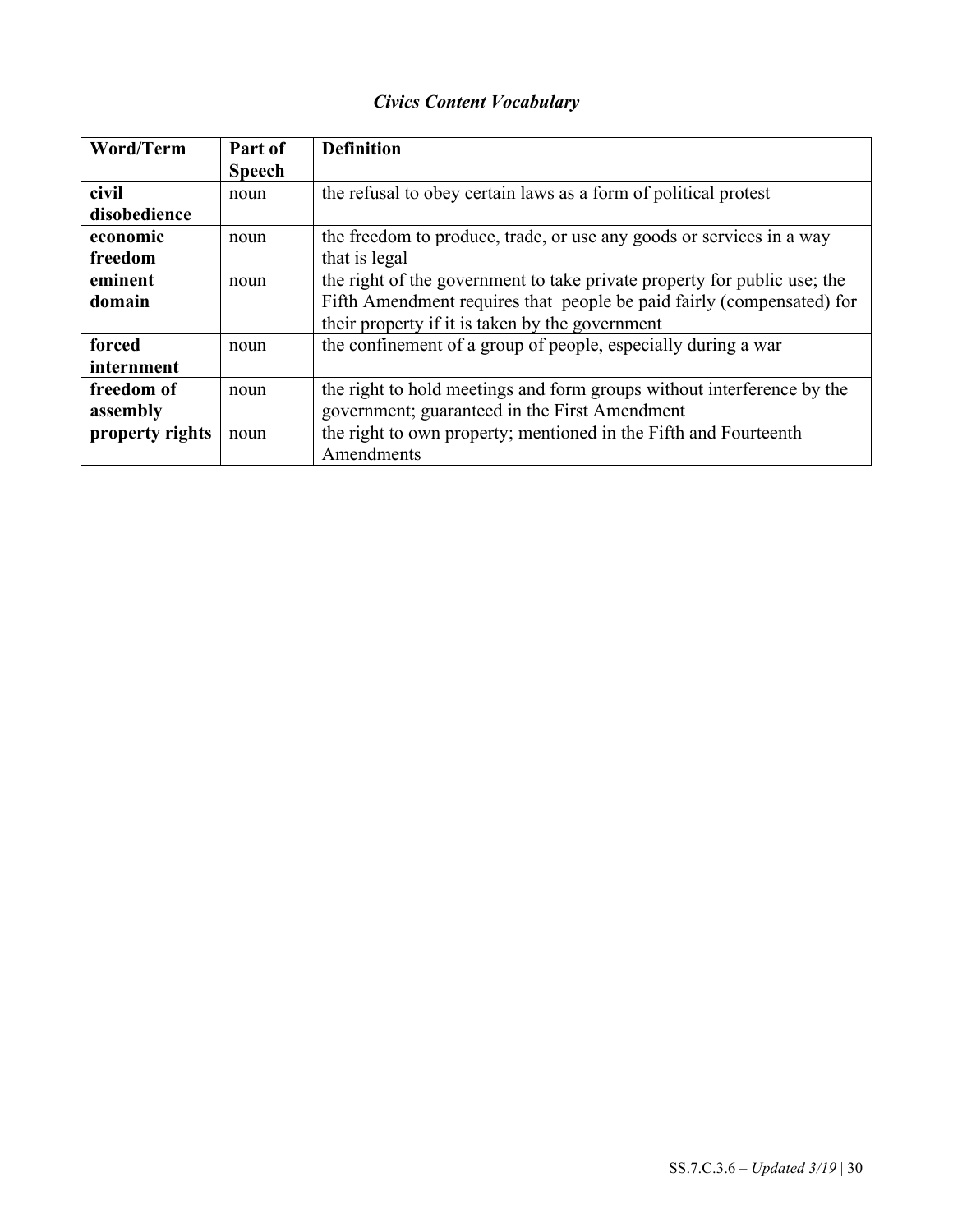#### **This section addresses the following issues:**

- 1. The relationship between the people and the government in the U.S. Constitution
- 2. When individual rights and the public interest conflict

#### **1. The relationship between the people and the government in the U.S. Constitution**

The relationship between the people and the government in the U.S. is based on the notion that both individual rights and the public interest should be protected by government. Individual rights are central to democratic political and social life and represent the "life, liberty and happiness" identified by Thomas Jefferson in the Declaration of Independence and "life, liberty or estate" addressed by John Locke in the Two Treatises of Government (1690). Protecting the public interest is also critical because community stability is threatened when the public believes that its interests as a community are threatened due to government action or inaction. The public interest is also understood as the general welfare or common well-being.

Individual rights are best understood as those rights found in the Bill of Rights. The Bill of Rights was offered by the Federalists as a compromise to the Anti-Federalists who believed that the constitution proposed in 1787 would deny rights that the people enjoyed under the Articles of Confederation. The Bill of Rights was added to the U.S. Constitution in 1791 as the first ten amendments to the U.S. Constitution. The Bill of Rights protects social (First Amendment freedoms of association, peaceable assembly, speech, press), political (First Amendment freedom to petition the government for redress of grievances) and economic (Fifth Amendment protections that life, liberty or property may not be taken without due process of law and that private property may not be taken for public use without just compensation) rights. Other amendments to the U.S. Constitution further protect political rights such as the right to vote protected by the Fifteenth (no race discrimination in voting), Nineteenth (no sex discrimination in voting), Twenty-third (Washington, DC given Electoral Votes)<sup>1</sup>, Twenty-fourth (no poll taxes) and Twenty-sixth amendments (lowers voting age to 18). The Fourteenth Amendment protects property rights in that, like the Fifth Amendment, life, liberty or property may not be taken without due process of law by the states (the Fifth Amendment applies to the federal government only).<sup>2</sup>

The concept of the public interest is central to the Preamble of the U.S. Constitution. Four phrases included in the Preamble address the public interest. "We the people", the first three words of the Preamble, and the last phrase "do ordain and establish this Constitution for the United States of America" speak to the notion that it is the people who extend power to and establish the government. The collective "we" suggests that it was Americans as a community, or public, who formed the government. Part of the power that Americans created and gave to the new government was to "insure domestic tranquility" and "provide for the common defence".<sup>3</sup> Ensuring domestic tranquility and providing for the common defense both focus on the public interest.

#### **2. When individual rights and the public interest conflict**

Conflict has emerged when the lawmakers have believed that limiting individual rights for the sake of the public interest and, in reverse, broadening individual rights while limiting the public interest, is needed. Four examples are provided below:

a. Civil disobedience: In Letter from a Birmingham Jail (1963), Dr. Martin Luther King, Jr. justified civil disobedience (refusing to abide by unjust laws) as follows:

Since we so diligently urge people to obey the Supreme Court's decision of 1954 outlawing segregation in the public schools, at first glance it may seem rather paradoxical for us consciously to break laws. One may want to ask: "How can you advocate breaking some laws and obeying others?" The answer lies in the fact that there are two types of laws: just and unjust. I would be the first to advocate obeying just laws. One has not only a legal but a moral responsibility to obey just laws. Conversely, one has a moral responsibility to disobey unjust laws. I would agree with St. Augustine that "an unjust law is no law at all"

<sup>3</sup> Spelling in original

 

<sup>1</sup> The Twenty-third Amendment is not included in the NGSSS; however, in giving U.S. citizens the right to vote for president and vice-president that they had not previously had protects political rights.

<sup>2</sup> SS.7.C.3.7 includes the Thirteenth Amendment among those constitutional amendments impacting minority group participation. The Thirteenth Amendment served as the first step to citizenship, found in the Fourteenth Amendment.